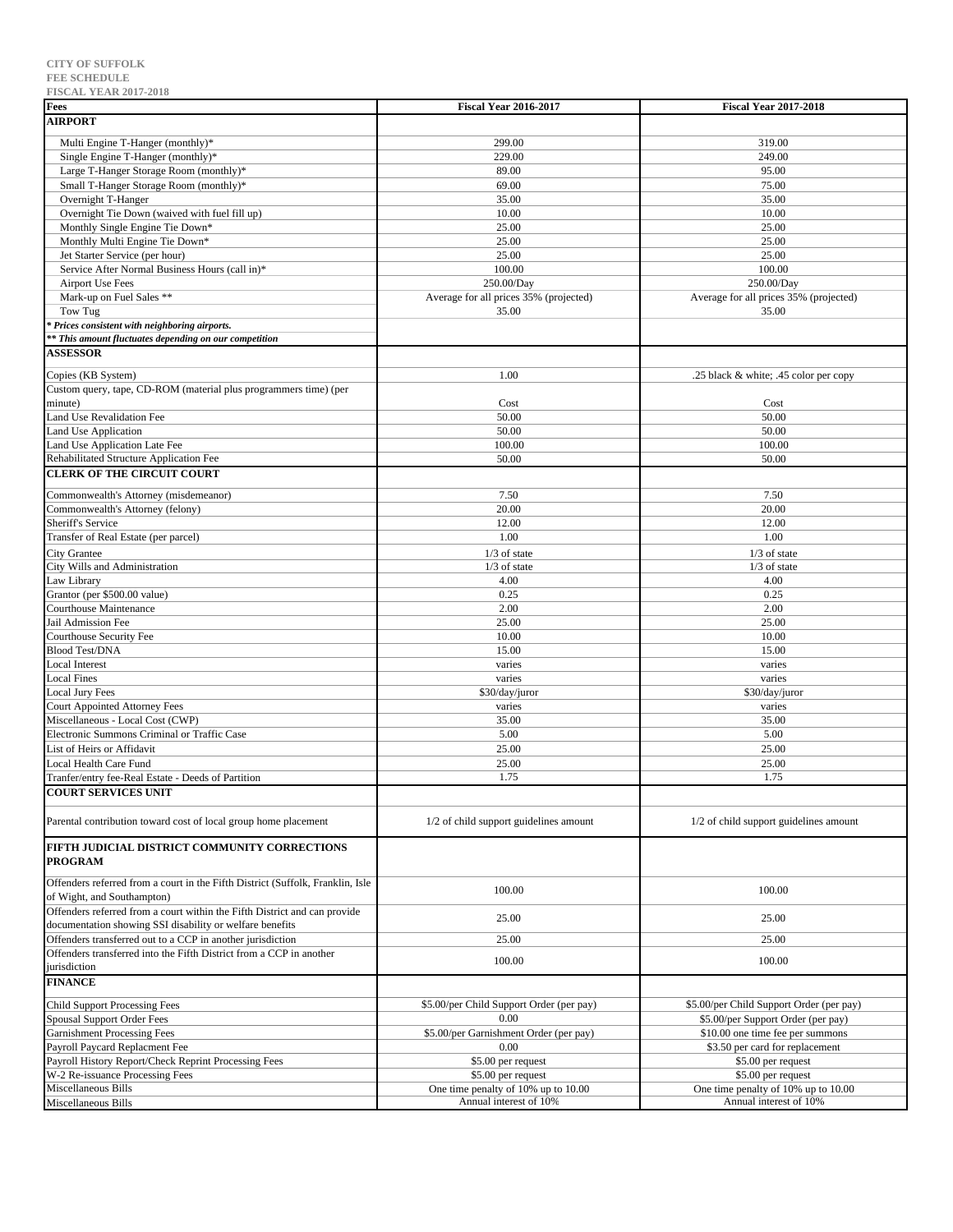| <b>L'IOCULE I EUIN 4017-4010</b>                                                   |                                    |                                    |
|------------------------------------------------------------------------------------|------------------------------------|------------------------------------|
| Fees                                                                               | <b>Fiscal Year 2016-2017</b>       | <b>Fiscal Year 2017-2018</b>       |
| <b>FIRE &amp; RESCUE</b>                                                           |                                    |                                    |
|                                                                                    |                                    |                                    |
| <b>Fire Prevention Bureau</b>                                                      |                                    |                                    |
| Plan Review                                                                        |                                    |                                    |
| Fire sprinkler system new $< 10$ w/calcs, or alterations $< 10$ existing           |                                    |                                    |
| sprinkler heads not located in the most remote area involving new                  |                                    |                                    |
| hydraulic calculations                                                             | 50.00                              | 50.00                              |
|                                                                                    |                                    |                                    |
| 5 foot stub-out for fire protection systems submitted separately from              |                                    |                                    |
| complete fire sprinkler or fire main                                               | 50.00                              | 50.00                              |
| Fire alarm system alterations where the submittal does not require                 |                                    |                                    |
| battery calculations, or the removal of any or all components of non-              |                                    |                                    |
| required system                                                                    | 50.00                              | 50.00                              |
| Kitchen hood fire suppresion systems installation / alteration                     | 50.00                              | 50.00                              |
| Fire sprinkler system new installation 11-20 w/calcs, alterations of 11            |                                    |                                    |
| 20 existing sprinkler heads not located in the most remote area                    |                                    |                                    |
| involving new hydraulic calculations or removal of any sprinkler heads             |                                    |                                    |
|                                                                                    | 100.00                             | 100.00                             |
| FM 200 clean agent system installation or alertation                               | 100.00                             | 100.00                             |
| Fire alarm new installations or alterations that involve $\leq$ 5 devices, that    |                                    |                                    |
| require battery calculations                                                       | 100.00                             | 100.00                             |
| Spray paint booth installation / alteration                                        | 100.00                             | 100.00                             |
| Fire sprinkler systems installation or altreration that involves                   |                                    |                                    |
| 21 sprinkler heads                                                                 | 200.00                             | 200.00                             |
| Fire alarm systems new installations or alterations > 6 devices, that              |                                    |                                    |
| require battery calculations                                                       | 200.00                             | 200.00                             |
| <b>On-Site Inspection</b>                                                          |                                    |                                    |
| Hazardous Materials Resonse                                                        | Responsible Party Billed           | Responsible Party Billed           |
| Relocation of up to 20 sprinkler heads                                             | 50.00                              | 50.00                              |
| Hood/Extinguishing Systems                                                         | 50.00                              | 50.00                              |
|                                                                                    |                                    |                                    |
| Re-Inspection Fee - All systems failing initial testing shall be charged a         |                                    |                                    |
| re-testing fee. This fee shall include all "no-shows" or cancellations             | 50.00                              | 50.00                              |
| without a 24 hour notice                                                           |                                    |                                    |
|                                                                                    |                                    |                                    |
| <b>Permits</b>                                                                     |                                    |                                    |
|                                                                                    |                                    |                                    |
|                                                                                    |                                    |                                    |
|                                                                                    |                                    |                                    |
| <b>Fireworks Permit</b>                                                            | 150.00                             | 150.00                             |
| <b>Tent Permit</b>                                                                 | 50.00                              | 50.00                              |
|                                                                                    |                                    |                                    |
|                                                                                    |                                    |                                    |
| Above/below ground hazmat storage tanks installation < <a> <a> 499</a> gallons</a> |                                    |                                    |
| capacity                                                                           | 50.00 (each additional tank 25.00) | 50.00 (each additional tank 25.00) |
|                                                                                    |                                    |                                    |
| Private hydrant/water line                                                         | 75.00                              | 75.00                              |
| Above/below ground hazmat storage tanks installation 500-2000 gallons              |                                    |                                    |
| capacity, removal of tanks or fill in place any capacity or                        |                                    |                                    |
| storage/dispensing system                                                          | 100.00                             | 100.00                             |
|                                                                                    |                                    |                                    |
|                                                                                    |                                    |                                    |
| Above/below ground hazmat storage tank installation $\geq 2,001$ gallons           |                                    |                                    |
| capacity or hazmat storage/dispensing systems                                      | 200.00                             | 200.00                             |
| <b>Reports</b>                                                                     |                                    |                                    |
| Incident or Computer Generated Reports-Residents                                   | No Charge                          | No Charge                          |
| Incident or Computer Generated Reports-Commercial                                  | 6.00                               | 6.00                               |
| General                                                                            |                                    |                                    |
|                                                                                    |                                    |                                    |
| Special inspection fee, after hours, weekends, holidays                            | 40.00 per hour/per person          | 40.00 per hour/per person          |
| Special event stand-by                                                             | 25.00 per hour/per person          | 25.00 per hour/per person          |
| Burn Permit (Requirements must be met)                                             |                                    |                                    |
| Residential                                                                        | No Charge                          | No Charge                          |
| Commercial                                                                         | 75.00                              | 75.00                              |
| <b>Alarm Registration</b>                                                          | 25.00 per year                     | 25.00 per year                     |
|                                                                                    |                                    |                                    |
| False Alarms (within 180 days)                                                     |                                    |                                    |
| First False Alarm                                                                  | No Charge unless malicious act     | No Charge unless malicious act     |
| Second False Alarm                                                                 | 50.00                              | 50.00                              |
| Third False Alarm                                                                  | 100.00                             | 100.00                             |
| <b>Additional False Alarms</b>                                                     | 200.00                             | 200.00                             |
| <b>Emergency Medical Services</b>                                                  |                                    |                                    |
| Basic Life Support (BLS)                                                           | 400.00                             | 400.00                             |
| Advanced Life Support Level I (ALS I)                                              | 650.00                             | 650.00                             |
| Advanced Life Support Level II (ALS II)                                            | 800.00                             | 800.00                             |
|                                                                                    |                                    |                                    |
| Loaded Patient Mileage (LPM)                                                       | 10.00 per mile                     | 10.00 per mile                     |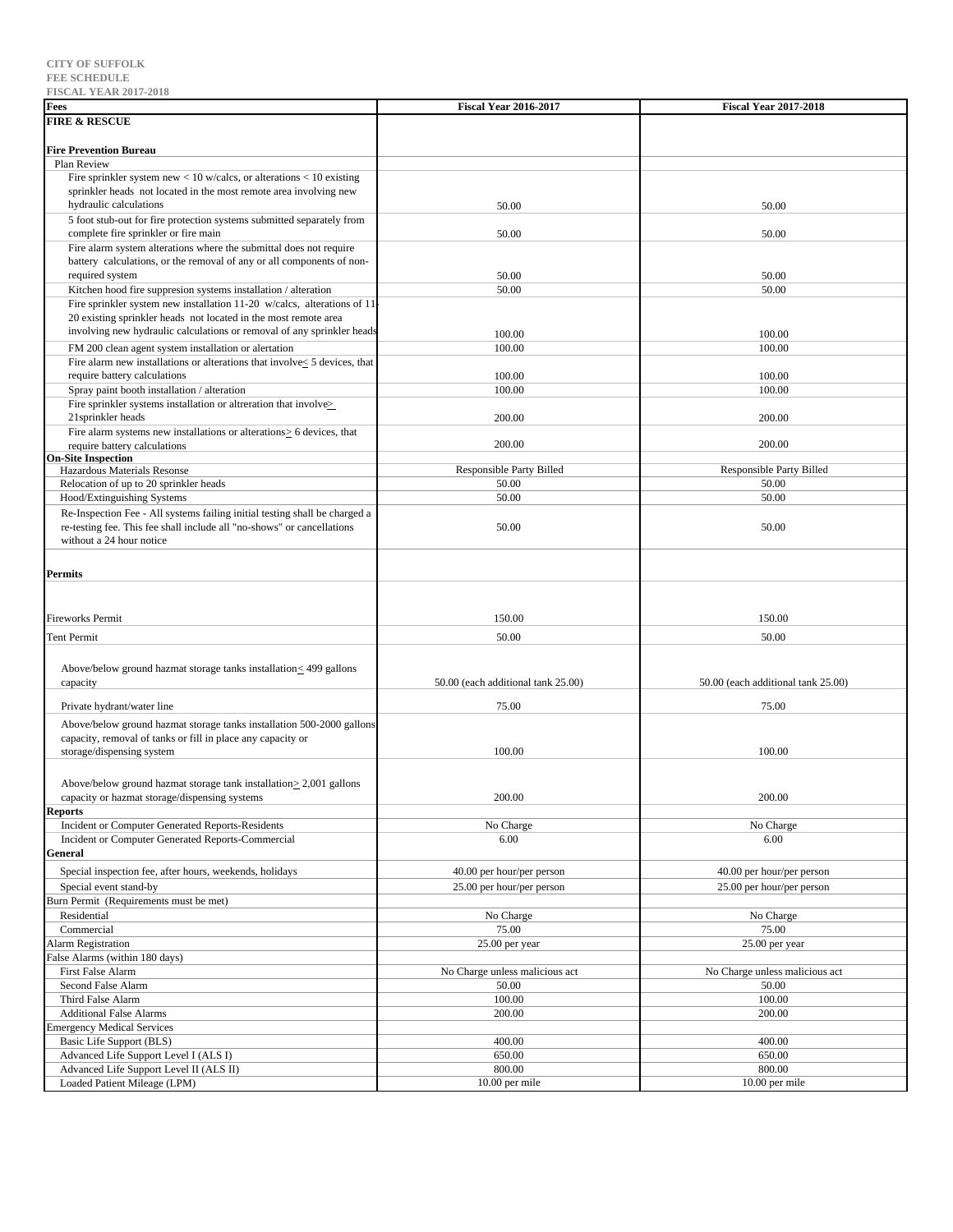| <b>FISCAL YEAR 2017-2018</b>                          |                                                        |                                           |
|-------------------------------------------------------|--------------------------------------------------------|-------------------------------------------|
| <b>Fees</b>                                           | <b>Fiscal Year 2016-2017</b>                           | <b>Fiscal Year 2017-2018</b>              |
| Apparatus Use Fee                                     |                                                        |                                           |
| Ambulance<br>Command Unit                             | 30.00 per hour                                         | 30.00 per hour                            |
| <b>Brush Truck</b>                                    | 30.00 per hour                                         | 30.00 per hour                            |
| Tanker                                                | 30.00 per hour<br>75.00 per hour                       | 30.00 per hour<br>75.00 per hour          |
| Engine                                                | 75.00 per hour                                         | 75.00 per hour                            |
| Ladder                                                | $125.00$ per hour                                      | 125.00 per hour                           |
|                                                       |                                                        |                                           |
| Rescue                                                | $125.00$ per hour                                      | 125.00 per hour                           |
| Rehab<br><b>Emergency Communication Unit</b>          | 50.00 per hour, plus supplies used                     | 50.00 per hour, plus supplies used        |
| Personnel                                             | 75.00 per hour                                         | 75.00 per hour                            |
| Firefighter                                           |                                                        | 25.00 per hour/per person                 |
| Firefighter/Medic                                     | 25.00 per hour/per person<br>30.00 per hour/per person | 30.00 per hour/per person                 |
| Officers (Captains and Lieutenants)                   | 35.00 per hour/per person                              | 35.00 per hour/per person                 |
| <b>Command Chiefs</b>                                 | 45.00 per hour/per person                              | 45.00 per hour/per person                 |
| <b>GENERAL</b>                                        |                                                        |                                           |
|                                                       |                                                        |                                           |
| <b>Annual Operating Budget</b>                        | Cost for reproducing                                   | Cost for reproducing                      |
| Capital Improvement Budget and Plan                   | Cost for reproducing                                   | Cost for reproducing                      |
| Comprehensive Annual Financial Report                 | Cost for reproducing                                   | Cost for reproducing                      |
| Copies (photo) (black and white) (each)               | 0.25                                                   | 0.25                                      |
| Copies (photo) (color) (each)                         | 0.45                                                   | 0.45                                      |
| <b>Printed Materials</b>                              | Cost                                                   | Cost                                      |
| Vehicle License Fees-Vehicles under 4,000 pounds      | 26.00                                                  | 26.00                                     |
| Vehicle License Fees-Vehicles 4001-10,000 pounds      | 30.00                                                  | 30.00                                     |
| Vehicle License Fees-Vehicles 10,001-25,000 pounds    | 35.00                                                  | 35.00                                     |
| Vehicle License Fees-Vehicles 25,001-40,000 pounds    | 60.00                                                  | 60.00                                     |
| Vehicle License Fees-Vehicles 40,001-55,000 pounds    | 80.00                                                  | 80.00                                     |
| Vehicle License Fees-Vehicles 55,001-70,000 pounds    | 125.00                                                 | 125.00                                    |
| Vehicle License Fees-Vehicles 70,001-99,999 pounds    | 150.00                                                 | 150.00                                    |
| Motorcycle License Fees-Motorcycles 0-99,999 pounds   | 24.00                                                  | 24.00                                     |
| Trailer License Fees-Trailers 0-10,000 pounds         | 6.00                                                   | 6.00                                      |
| Trailer License Fees-Trailers 10,001-99,999 pounds    | 22.00                                                  | 22.00                                     |
| <b>GENERAL DISTRICT COURT</b>                         |                                                        |                                           |
|                                                       |                                                        |                                           |
| Fines & Forfeitures                                   | varies                                                 | varies                                    |
| <b>Sheriff's Fees</b>                                 | 12.00                                                  | 12.00                                     |
| <b>Court Appointed Attorneys</b>                      | 120.00                                                 | 120.00                                    |
| Electronic Summons Criminal or Traffic Case           | 5.00                                                   | 5.00                                      |
| <b>Court House Maintenance Fees</b>                   | 10.00                                                  | 10.00                                     |
| Jail Admission Fee                                    | 25.00                                                  | 25.00                                     |
| <b>GEOGRAPHIC INFORMATION SYSTEM</b>                  |                                                        |                                           |
|                                                       |                                                        |                                           |
| Digital Map Data                                      |                                                        |                                           |
| Topographic Data (File Set)                           | \$500.00/set or \$100/per layer                        | \$500.00/set or \$100/per layer           |
| Orthophotography (Single Image)                       | \$7851.00 (High Resolution)/\$3821 (DTM)               | \$7851.00 (High Resolution)/\$3821 (DTM)  |
| Base Map (File Set)                                   | \$500.00/set or \$100/per layer                        | \$500.00/set or \$100/per layer           |
| Planimetrics (File Set)                               | \$500.00/set or \$100/per layer                        | \$500.00/set or \$100/per layer           |
| Zoning (File Set)<br>8.5" x 11" (ANSI A)              | \$500.00/set or \$100/per layer<br>\$3.00              | \$500.00/set or \$100/per layer<br>\$3.00 |
| 11" x 17" (ANSI B)                                    | \$5.00                                                 | \$5.00                                    |
| 17" x 22" (ANSI C)                                    | \$10.00                                                | \$10.00                                   |
| 22" x 34" (ANSI D)                                    | \$10.00                                                | \$10.00                                   |
| 24" x 48" or 24" x 60"                                | \$12.00                                                | \$12.00                                   |
|                                                       | \$15.00                                                | \$15.00                                   |
| 34" x 44" (ANSI E)<br>36" x 60" or 36" x 72"          | \$15.00                                                | \$15.00                                   |
| <b>Entire City Basemap</b>                            | \$25.00                                                | \$25.00                                   |
| Entire City Aerial Image                              | \$50.00                                                | \$50.00                                   |
| <b>Specialized Map Services</b>                       |                                                        |                                           |
| Special Map Production Services (Per Hour)            | 65.00                                                  | 65.00                                     |
| Specialized Data Analysis Services (Per Hour)         | 65.00                                                  | 65.00                                     |
|                                                       |                                                        |                                           |
| <b>Individual Orthophotography Tiles</b><br>1-5 tiles | 100.00/tile                                            |                                           |
| $6 - 10$ tiles                                        | 50.00/tile                                             | 100.00/tile<br>50.00/tile                 |
|                                                       |                                                        |                                           |
| <b>HUMAN RESOURCES</b>                                |                                                        |                                           |
|                                                       |                                                        |                                           |
| <b>COBRA</b> administration                           | 2% of monthly premium                                  | 2% of monthly premium                     |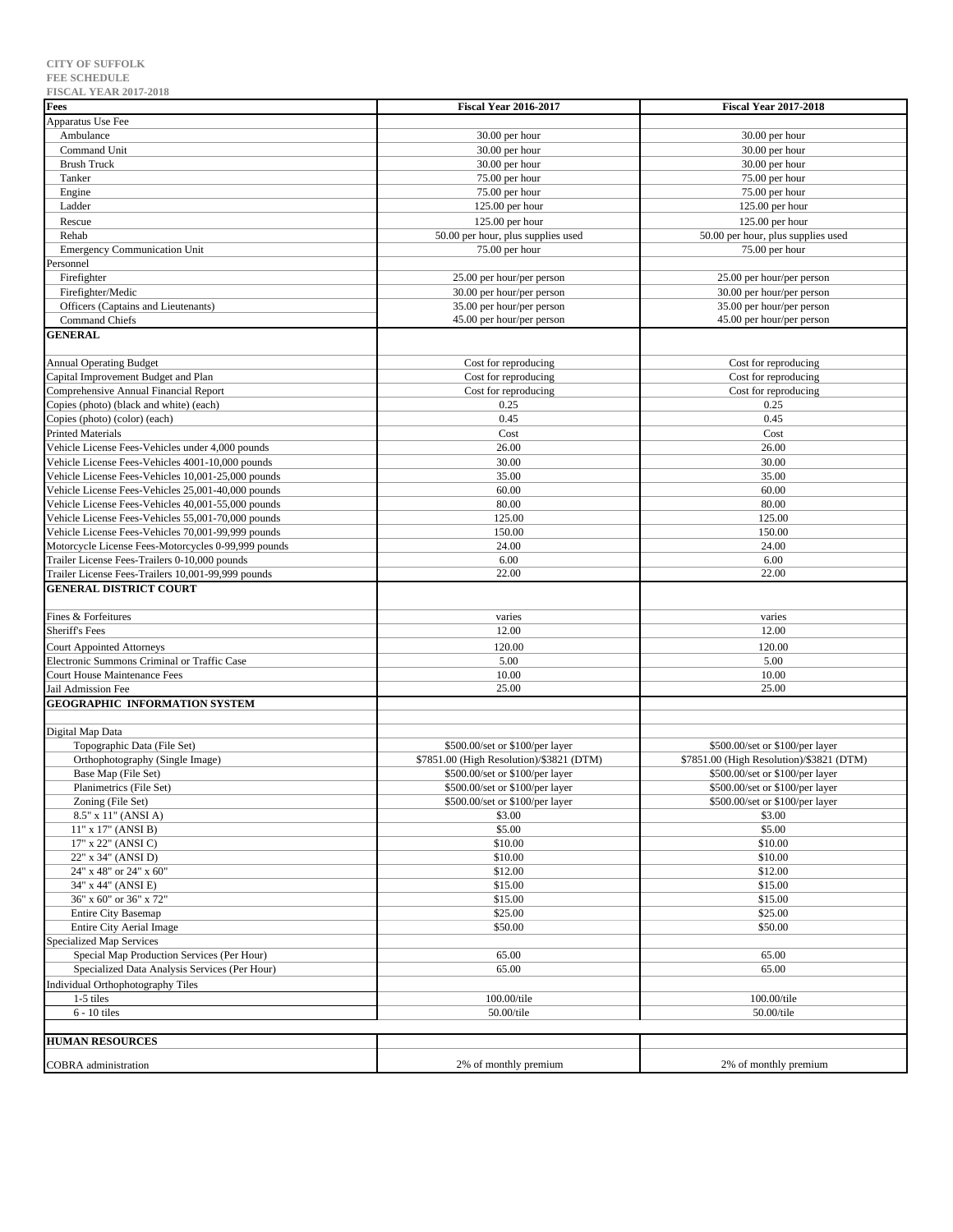| L'IOCALI LEAR AULI-AUIO<br>Fees                                     | <b>Fiscal Year 2016-2017</b>   | <b>Fiscal Year 2017-2018</b>   |
|---------------------------------------------------------------------|--------------------------------|--------------------------------|
| JUVENILE AND DOMESTIC RELATIONS COURT                               |                                |                                |
|                                                                     |                                |                                |
|                                                                     |                                |                                |
| <b>Fines and Forfeitures</b>                                        | Varies                         | Varies                         |
| Sheriff's Fees                                                      | 12.00                          | 12.00                          |
| <b>Court Appointed Attorney</b>                                     | 120.00                         | 120.00                         |
| <b>Courthouse Maintenance</b>                                       | 2.00                           | 2.00                           |
| <b>Local Interest</b>                                               | Varies                         | Varies                         |
| Jail Admission Fee                                                  | 25.00                          | 25.00                          |
| Courthouse Security Fee                                             | 10.00                          | 10.00                          |
| <b>LIBRARY</b>                                                      |                                |                                |
|                                                                     |                                |                                |
| Printer and Photocopier-Black and White (per sheet)                 | 0.20                           | 0.20                           |
| Printer and Photocopier-Color (per sheet)                           | 0.40                           | 0.40                           |
| Lost Card                                                           | 2.00                           | 0.00                           |
| Lost Book/Materials                                                 | Cost of Book/Material          | Cost of Book/Material          |
| Lost/Damaged Barcode, RFID Tag, Case, Cover, Artwork or Spine Label | 5.00                           | 5.00                           |
| Lost Tape or CD                                                     | Cost of Replacement Tape or CD | Cost of Replacement Tape or CD |
| <b>PARKS AND RECREATION</b>                                         |                                |                                |
|                                                                     |                                |                                |
| <b>Athletic Registration Fees</b>                                   |                                |                                |
| Adult Flag Football - Spring & Fall Leagues                         | 320.00                         | 320.00                         |
| Adult Kickball                                                      | 220.00                         | 220.00                         |
| Adult Volleyball                                                    | 200.00                         | 200.00                         |
| <b>Adult Softball League</b>                                        |                                |                                |
| Men's Division                                                      | 350.00                         | 350.00                         |
| Women's Division                                                    | 300.00                         | 300.00                         |
| Adult Basketball League (per team)                                  | 320.00                         | 320.00                         |
| Late Fee                                                            | 15.00                          | 15.00                          |
| Youth Basketball (per participant) Novice-Junior                    | 60.00                          | 60.00                          |
| Lil' Dribblers                                                      | 40.00                          | 40.00                          |
| Youth Cheerleading                                                  | 60.00                          | 60.00                          |
| Youth Soccer (per participant) Novice-Junior                        | 60.00                          | 60.00                          |
| <b>Tiny Kickz</b>                                                   | 40.00                          | 40.00                          |
| <b>Ball Fields (Tournaments)</b>                                    |                                |                                |
| Rental of Ball fields with Lights (half day)                        | 60.00                          | 60.00                          |
| Rental of Ball fields with Lights (full day)                        | 115.00                         | 115.00                         |
| Rental of Ball fields without Lights (half day)                     | 40.00                          | 40.00                          |
| Rental of Ball fields without Lights (full day)                     | 65.00                          | 65.00                          |
| <b>Facilities and Parks</b>                                         |                                |                                |
| <b>Bennett's Creek Park</b>                                         |                                |                                |
| Picnic Shelter                                                      |                                |                                |
| Full Day                                                            | 75.00                          | 75.00                          |
| Wedding (up to 4 hours)                                             | 0.00                           | 20.00 per hour                 |
| <b>Stage</b>                                                        | 300.00 per day                 | 300.00 per day                 |
| <b>Constant's Wharf Park and Marina</b>                             |                                |                                |
| Compass Rose/Boardwalk (Weddings Only) Deposit                      | 150.00                         | 150.00                         |
| Compass Rose/Boardwalk (Weddings Only) Per Hour                     | 150.00                         | 150.00                         |
| Marina Slips                                                        |                                |                                |
| Daily Rate with Electricity                                         |                                |                                |
| $0-24$ Feet                                                         | 25.00                          | 25.00                          |
| 25-34 Feet                                                          | 35.00                          | 35.00                          |
| 35-44 Feet                                                          | 45.00                          | 45.00                          |
| 45-54 Feet                                                          | 55.00                          | 55.00                          |
| Monthly Rate with Electricity                                       |                                |                                |
| $0-24$ Feet                                                         | 120.00                         | 120.00                         |
| 25-34 Feet                                                          | 140.00                         | 140.00                         |
| 35-44 Feet                                                          | 160.00                         | 160.00                         |
| 45-54 Feet                                                          | 180.00                         | 180.00                         |
| Daily Rate without Electricity                                      |                                |                                |
| $0-24$ Feet                                                         | 100.00                         | 100.00                         |
| 25-34 Feet                                                          | 120.00                         | 120.00                         |
| 35-44 Feet                                                          | 140.00                         | 140.00                         |
| 45-54 Feet                                                          | 160.00                         | 160.00                         |
| Monthly Rate without Electricity                                    |                                |                                |
| $0-24$ Feet                                                         | 100.00                         | 100.00                         |
| 25-34 Feet                                                          | 120.00                         | 120.00                         |
|                                                                     |                                |                                |
| 35-44 Feet                                                          | 140.00                         | 140.00                         |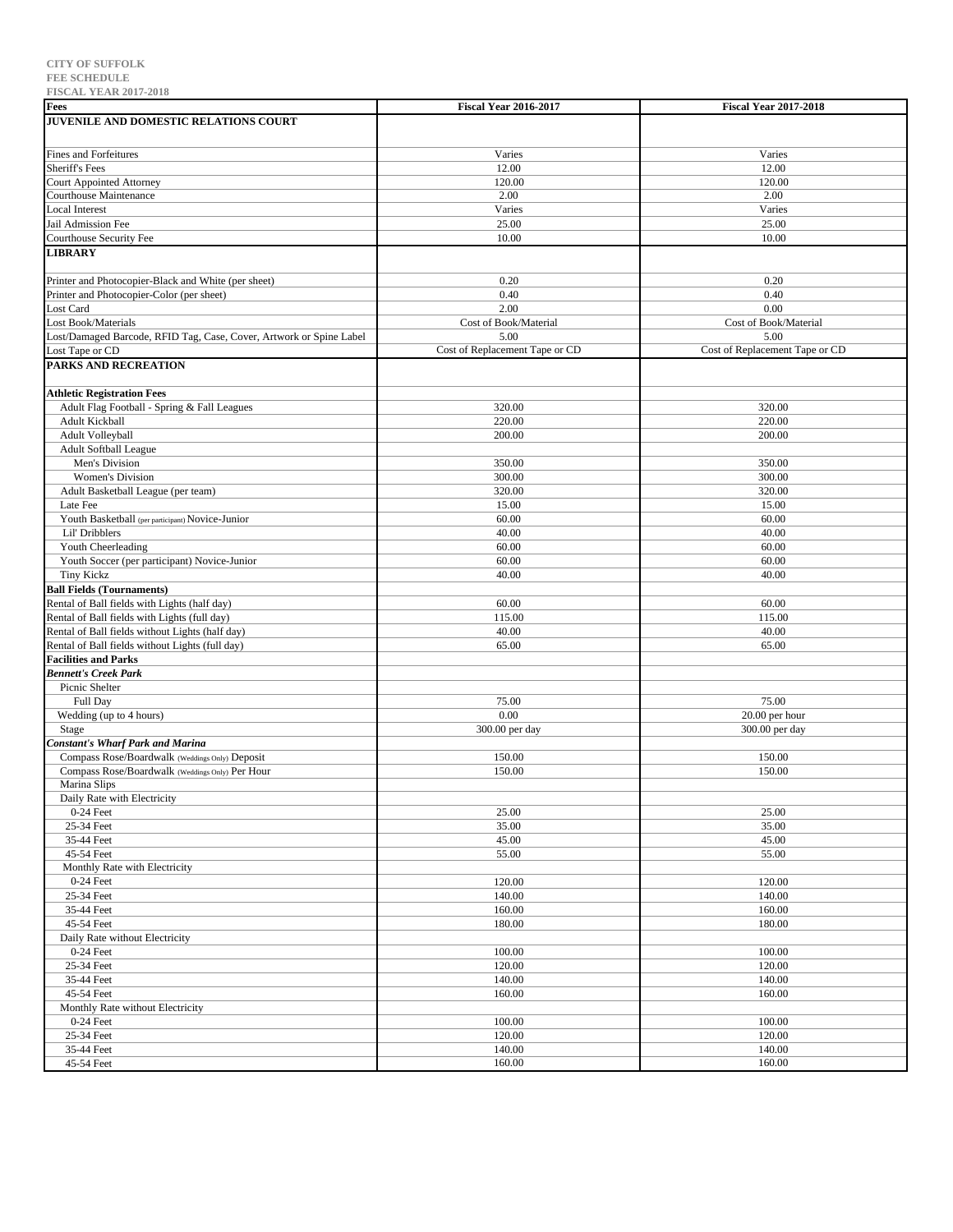| Fees                                                                                                                           | <b>Fiscal Year 2016-2017</b>                     | <b>Fiscal Year 2017-2018</b>                     |
|--------------------------------------------------------------------------------------------------------------------------------|--------------------------------------------------|--------------------------------------------------|
| <b>Lake Kennedy Park Shelter</b>                                                                                               | 75.00                                            | 75.00                                            |
| <b>Cypress Park Shelter</b>                                                                                                    | 75.00                                            | 75.00                                            |
| Cypress Park Pool (Rental)                                                                                                     |                                                  |                                                  |
| Deposit                                                                                                                        | 150.00                                           | 150.00                                           |
| 2-hour rental                                                                                                                  | 35.00 per hour                                   | 35.00 per hour                                   |
| Group Swim                                                                                                                     | $35.00$ per hour                                 | 35.00 per hour                                   |
| <b>Recreation Centers</b>                                                                                                      |                                                  |                                                  |
| <b>Birthday Parties</b>                                                                                                        |                                                  |                                                  |
| 1 to 25 Patrons                                                                                                                | 35.00 per hour/ 2 hour max                       | 35.00 per hour/ 2 hour max                       |
| 26 to 50 Patrons                                                                                                               | 50.00 per hour/2 hour max                        | 50.00 per hour/2 hour max                        |
| 51 to 100 Patrons                                                                                                              | 100.00 per hour/2 hour max                       | 100.00 per hour/ 2 hour max                      |
| <b>Recreation Center Membership</b>                                                                                            |                                                  |                                                  |
| Membership Fees<br>Youth (7-17 years) - Per Year                                                                               | 10.00                                            | 10.00                                            |
| Adults (18 and older) - Per Year                                                                                               | 20.00                                            | 20.00                                            |
| Seniors (55 and older) - Per Year                                                                                              | 5.00                                             | 5.00                                             |
| <b>Visitor Pass</b>                                                                                                            | 5.00                                             | 5.00                                             |
| Replacement Card                                                                                                               | 3.00                                             | 3.00                                             |
| Fitness Room (must have membership ID) - Per Month                                                                             |                                                  |                                                  |
| Fitness Room (Seniors) - Per Month                                                                                             | 5.00                                             | 5.00                                             |
| Fitness Room (Adults -18 & up) - Per Month                                                                                     | 10.00                                            | 10.00                                            |
| Fitness Room (Teens-16 & 17 Yrs Old) - Per Month                                                                               | 7.00                                             | 7.00                                             |
| Non-Membership Fee                                                                                                             | N/A                                              | N/A                                              |
| <b>Unless Otherwise Noted, Non Resident Fees</b>                                                                               | 25% above resident fees                          | 25% above resident fees                          |
| <b>Recreation Center Rentals</b>                                                                                               |                                                  |                                                  |
| Application Processing Fee: East Suffolk & Whaleyville - Non Refundable                                                        | 0.00                                             | 25.00                                            |
| Gymnasium: Must be out by 8p (minimum 4 hour rental)<br>Non-commercial Events                                                  |                                                  |                                                  |
| Hourly Rate                                                                                                                    | 65.00/hr                                         | 65.00/hr                                         |
| Non resident rate                                                                                                              | 81.25/hr                                         | 81.25/hr                                         |
| Commercial Events (w/fee or admission)                                                                                         |                                                  |                                                  |
| <b>Hourly Rate</b>                                                                                                             | 75.00/hr                                         | 75.00/hr                                         |
| Non resident rate                                                                                                              | 93.75/hr                                         | 93.75/hr                                         |
| Deposit on All Rentals                                                                                                         | 150.00                                           | 150.00                                           |
| Late Fee (per 15 minutes) for not vacating rental on time                                                                      | 25.00 per 15 minutes                             | 25.00 per 15 minutes                             |
| Multipurpose Room                                                                                                              |                                                  |                                                  |
| Resident hourly rental rate (minimum 2 hour rental)                                                                            | 25.00 per hour                                   | 25.00 per hour                                   |
| Non-resident hourly rental rate(min 2 hour rental)<br>Conference Room                                                          | $35.00$ per hour                                 | $35.00$ per hour                                 |
| Resident hourly rental rate (minimum 2 hour rental)                                                                            | $25.00$ per hour                                 | $25.00$ per hour                                 |
| Non-resident hourly rental rate(min 2 hour rental)                                                                             | 35.00 per hour                                   | $35.00$ per hour                                 |
| <b>Lake Meade Park and Tennis Complex</b>                                                                                      |                                                  |                                                  |
| Picnic Shelter                                                                                                                 |                                                  |                                                  |
| Full day                                                                                                                       | 75.00                                            | 75.00                                            |
| Tennis Ball Machine                                                                                                            | 10.00 per hour                                   | 10.00 per hour                                   |
| Dog Park Membership (Annual Membership)                                                                                        | 10.00                                            | 10.00                                            |
| <b>Lone Star Lakes Park</b>                                                                                                    |                                                  |                                                  |
| Wedding (up to 4 hours)                                                                                                        | 0.00                                             | $20.00$ per hour                                 |
| Canoe Rentals (maximum of 6 canoes available)                                                                                  | 25.00 per canoe                                  | 25.00 per canoe                                  |
| <b>Special Event Application Fee</b><br>Non-Profit/For-Profit                                                                  | 50.00                                            | 50.00                                            |
| <b>Planters Club</b>                                                                                                           |                                                  |                                                  |
| Rental Period: 8:00 a.m. to Midnight                                                                                           |                                                  |                                                  |
| Deposit                                                                                                                        | 150.00                                           | 150.00                                           |
| Application Processing Fee                                                                                                     | 0.00                                             | 25.00                                            |
| <b>Setup Fees</b>                                                                                                              | 0.00                                             | 50.00 per hour (2 hour min/4 hour max)           |
| Resident hourly rental rate (minimum 4-hour rental) Mon - Thurs                                                                | 125.00 per hour/Res.                             | 125.00 per hour/Res.                             |
| Non-resident hourly rental rate (minimum 4-hour rental) Mon - Thurs                                                            | 200.00 per hour/Non Res.                         | 200.00 per hour/Non Res.                         |
| Resident hourly rental rate (minimum 4-hour rental) Fri - Sun                                                                  | 225.00 per hour/Res.                             | 225.00 per hour/Res.                             |
| Non-resident hourly rental rate (minimum 4 hour rental) Fri - Sun<br>Late Fee (per 15 minutes) for not vacating rental on time | 300.00 per hour/Non Res.<br>25.00 per 15 minutes | 300.00 per hour/Non Res.<br>25.00 per 15 minutes |
| Suffolk Art Gallery                                                                                                            |                                                  |                                                  |
| Deposit                                                                                                                        | 150.00                                           | 150.00                                           |
| Late fee per 15 mins. for not vacating on time                                                                                 | 25.00 per 15 minutes                             | 25.00 per 15 minutes                             |
| Non-Commercial events                                                                                                          |                                                  |                                                  |
| <b>Hourly Rate</b>                                                                                                             | 25.00/hr                                         | 25.00/hr                                         |
| Commercial events                                                                                                              |                                                  |                                                  |
| <b>Hourly Rate</b>                                                                                                             | 35.00/hr                                         | 35.00/hr                                         |
| <b>Sleepy Hole Park</b>                                                                                                        | 75.00                                            | 75.00                                            |
| Picnic Shelter #1-8 & 10-12 Full Day<br>Picnic Shelter #9 Full Day                                                             | 125.00                                           | 125.00                                           |
| Wedding (up to 4 hours)                                                                                                        | 0.00                                             | $20.00$ per hour                                 |

Picnic Pack 25.00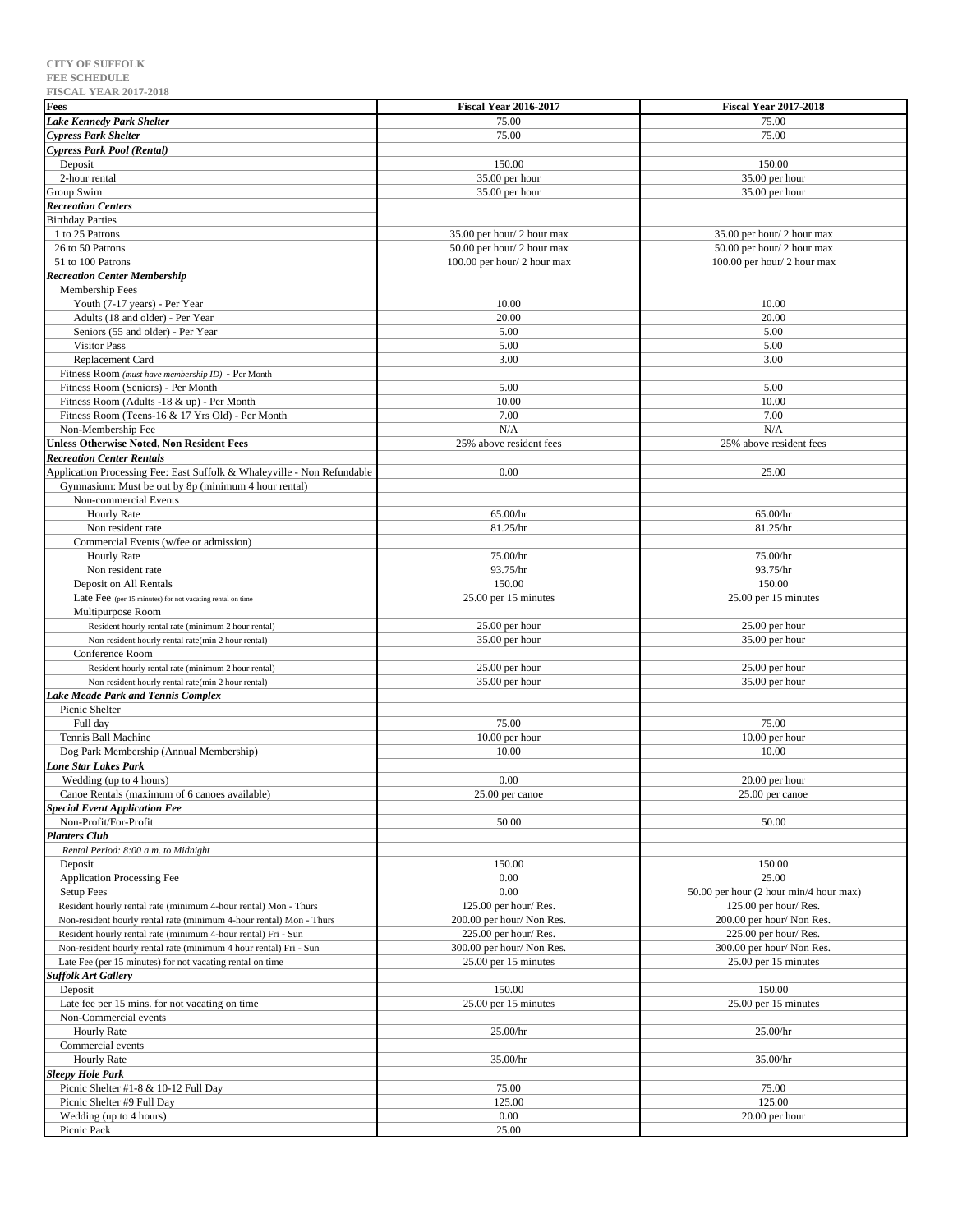| <b>FISCAL YEAR 2017-2018</b>                                                                                                                                       |                              |                              |
|--------------------------------------------------------------------------------------------------------------------------------------------------------------------|------------------------------|------------------------------|
| <b>Fees</b>                                                                                                                                                        | <b>Fiscal Year 2016-2017</b> | <b>Fiscal Year 2017-2018</b> |
| <b>Whaleyville Annex</b>                                                                                                                                           |                              |                              |
| Application Processing Fee: East Suffolk & Whaleyville - Non Refundable                                                                                            | 0.00                         | 25.00                        |
| Deposit                                                                                                                                                            | 150.00                       | 150.00                       |
| Resident hourly rental rate (minimum 4-hour rental) Includes Kitchen and use                                                                                       |                              |                              |
| of Ice Machine                                                                                                                                                     | 50.00 per hour/Res           | 50.00 per hour/Res           |
| Non-resident hourly rental rate (minimum 4-hour rental)                                                                                                            | 62.50/hour/Non Res           | 62.50/hour/Non Res           |
|                                                                                                                                                                    |                              |                              |
| Late Fee (per 15 minutes) for not vacating rental on time                                                                                                          | 25.00 per 15 minutes         | 25.00 per 15 minutes         |
|                                                                                                                                                                    |                              |                              |
| <b>Custodial Fees (all rental facilities)</b>                                                                                                                      | 10.50 to 16.00 per hour      | 10.50 to 16.00 per hour      |
| <b>Security Services (Suffolk Police Officers)</b>                                                                                                                 | 30.00 per hour per officer   | 30.00 per hour per officer   |
| <b>Fee Based Activities</b>                                                                                                                                        | As noted in Leisure Guide    | As noted in Leisure Guide    |
| Maintenance                                                                                                                                                        |                              |                              |
| Equipment                                                                                                                                                          |                              |                              |
| Mobile Bleachers - Per Day                                                                                                                                         | 200.00                       | 200.00                       |
| Stage - Portable                                                                                                                                                   | $500.00/\mathrm{per}$ day    | $500.00/\mathrm{per}$ day    |
| Tents - Per Day                                                                                                                                                    |                              |                              |
| $10 \times 10$                                                                                                                                                     | 125.00                       | 125.00                       |
| 20 x 20                                                                                                                                                            | 200.00                       | 200.00                       |
| Risers - $4'$ x $8'$                                                                                                                                               | 50.00 ea. per day (up to 6)  | 50.00 ea. per day (up to 6)  |
| <b>Steps</b>                                                                                                                                                       | 25.00 per day                | 25.00 per day                |
| $4 \times 8$                                                                                                                                                       | 25.00                        | N/A                          |
|                                                                                                                                                                    |                              |                              |
| Tables                                                                                                                                                             | 6.00                         | 6.00                         |
| Folding Chairs (each)                                                                                                                                              | 1.00                         | 1.00                         |
| <b>Jnless Otherwise Noted, Non Resident Fees</b>                                                                                                                   | 25% above resident fees      | 25% above resident fees      |
| <b>Ground Maintenance</b>                                                                                                                                          |                              |                              |
| Grave Space - Single Lot                                                                                                                                           | 800.00                       | 800.00                       |
| Grave Opening                                                                                                                                                      |                              |                              |
| over 10 years of age - weekdays                                                                                                                                    | 850.00                       | 850.00                       |
| over 10 years of age - Saturday                                                                                                                                    | 1,050.00                     | 1,050.00                     |
| over 10 years of age - Sunday/Holiday                                                                                                                              | 1,050.00                     | 1,050.00                     |
| age 1-10 - weekdays                                                                                                                                                | 260.00                       | 260.00                       |
| age 1-10 - Saturday                                                                                                                                                | 680.00                       | 680.00                       |
| age 1-10 - Sunday/Holiday                                                                                                                                          | 860.00                       | 860.00                       |
| infant under 1 - weekdays                                                                                                                                          | 140.00                       | 140.00                       |
|                                                                                                                                                                    |                              |                              |
| infant under 1 - Saturday                                                                                                                                          | 560.00                       | 560.00                       |
| infant under 1 - Sunday/Holiday                                                                                                                                    | 800.00                       | 800.00                       |
| Cremation (urn burial)                                                                                                                                             | 400.00                       | 400.00                       |
| Scatter Garden - Scattering of Ashes                                                                                                                               | 100.00                       | 100.00                       |
| Scatter Garden - Memorial /Plaque Engraving                                                                                                                        | 225.00                       | 225.00                       |
| Funeral after 4:00 pm in addition to above cost                                                                                                                    | 100.00                       | 100.00                       |
|                                                                                                                                                                    |                              |                              |
| * Please see Suffolk Parks & Recreation Connection brochure on the City's website for other events and rates at the following link: http://www.suffolkva.us/parks/ |                              |                              |
| PLANNING AND COMMUNITY DEVELOPMENT                                                                                                                                 |                              |                              |
|                                                                                                                                                                    |                              |                              |
| <b>PLANNING</b>                                                                                                                                                    |                              |                              |
| <b>Rezoning Requests</b>                                                                                                                                           | 800.00 plus 40.00 acre       | 800.00 plus 40.00 acre       |
| <b>Conditional Rezoning Requests</b>                                                                                                                               | 1,000 plus 40.00 acre        | 1,000 plus 40.00 acre        |
| <b>Conditional Use Permits</b>                                                                                                                                     | 800.00 plus 20.00 acre       | 800.00 plus 20.00 acre       |
| Comprehensive Plan Amendment                                                                                                                                       | 1,000.00                     | 1,000.00                     |
| Comprehensive Plan Consistency Review                                                                                                                              | 250.00                       | 250.00                       |
|                                                                                                                                                                    |                              |                              |
| <b>Subdivision Variance Requests</b>                                                                                                                               | 500.00                       | 500.00                       |
| Wetlands Board                                                                                                                                                     | 250.00                       | 250.00                       |
| Wetlands Board After the Fact                                                                                                                                      | 300.00                       | 300.00                       |
| Chesapeake Bay Preservation Area Special Exception Request                                                                                                         |                              |                              |
| (Administrative)                                                                                                                                                   | 50.00                        | 50.00                        |
| Chesapeake Bay Preservation Area Special Exception Request (Planning)                                                                                              |                              |                              |
| Commission)                                                                                                                                                        | 250.00                       | 250.00                       |
| Historic and Cultural Review - Additions                                                                                                                           | 150.00                       | 150.00                       |
| Historic and Cultural Review - New Construction                                                                                                                    | 150.00                       | 150.00                       |
| Historic and Cultural Review - Administration                                                                                                                      | 35.00                        | 35.00                        |
| Historic and Cultural Review - After the Fact                                                                                                                      | 250.00                       | 250.00                       |
| Historic and Cultural Review - Administration After the Fact*                                                                                                      | 70.00                        | 70.00                        |
| <b>Borrow Pit Fees</b>                                                                                                                                             | 100.00                       | 100.00                       |
| Per cubic yard removed semi-annually                                                                                                                               | 0.23                         | 0.23                         |
| <b>Street Name Change Request</b>                                                                                                                                  | 325.00                       | 325.00                       |
| <b>Street Abandonment</b>                                                                                                                                          | 100.00                       | 100.00                       |
| <b>Encroachment Permits</b>                                                                                                                                        | 100.00                       | 100.00                       |
| Minor Subdivision                                                                                                                                                  | 300.00                       | 300.00                       |
|                                                                                                                                                                    |                              |                              |

Family Transfer 300.00 300.00 300.00 300.00 300.00 300.00 300.00 300.00 300.00 300.00 300.00 300.00 300.00 300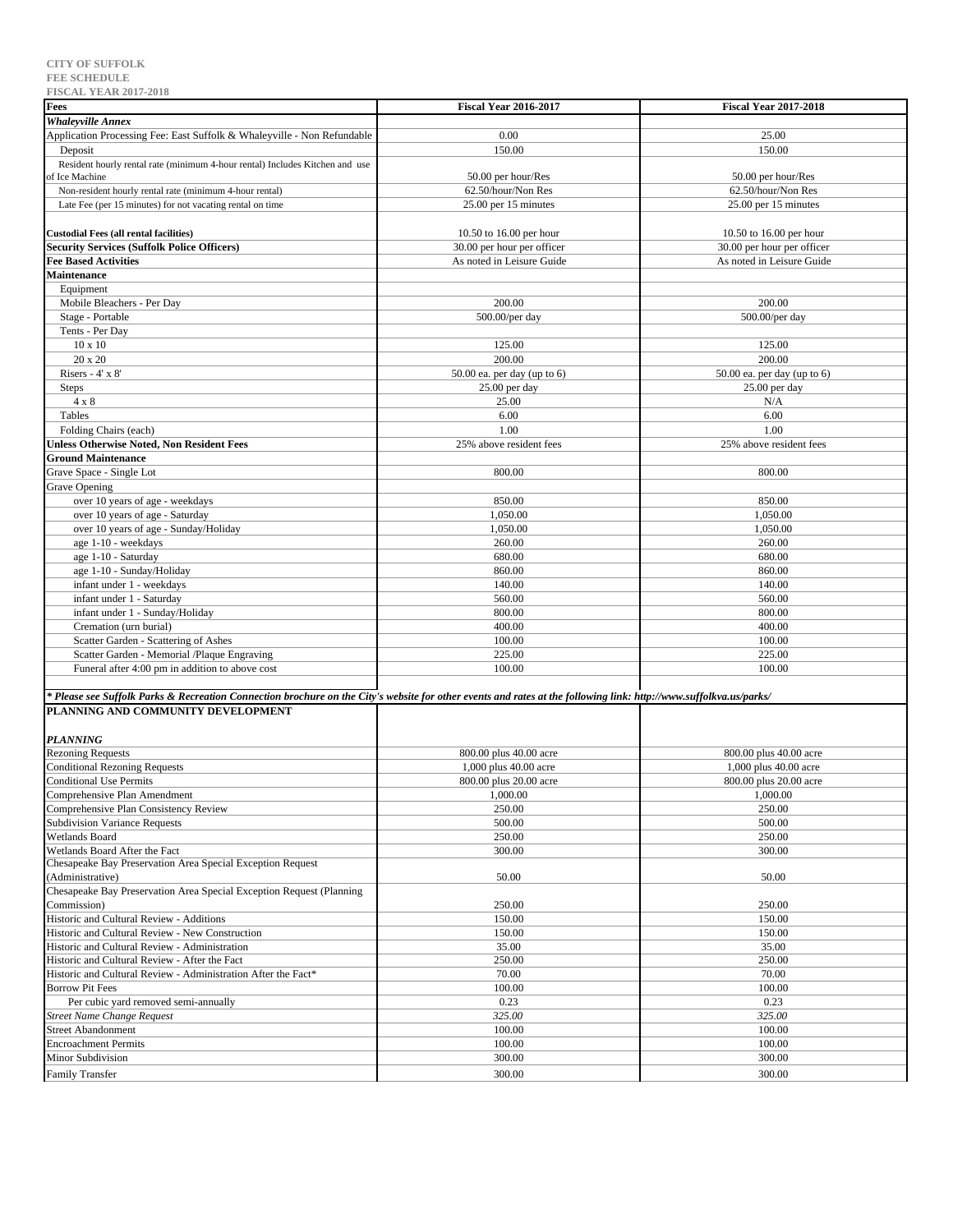| <b>FISCAL LEAR 2017-2010</b>                                          |                                                        |                                                              |
|-----------------------------------------------------------------------|--------------------------------------------------------|--------------------------------------------------------------|
| Fees                                                                  | <b>Fiscal Year 2016-2017</b>                           | <b>Fiscal Year 2017-2018</b>                                 |
| Preliminary Plat Fee (per lot)                                        | 50.00 with 300.00 minimum                              | 50.00 with 300.00 minimum                                    |
|                                                                       |                                                        |                                                              |
| Final Plat Fee (per lot)                                              | 30.00 with 200.00 minimum                              | 30.00 with 200.00 minimum                                    |
| Subdivision Engineering Plan Review                                   | 40.00 per lot with 200.00 minimum                      | 40.00 per lot with 200.00 minimum                            |
| Subdivision Engineering Plan Review Revisions                         | 150.00                                                 | 150.00                                                       |
| Subdivision Determination**                                           | 90.00                                                  | 90.00                                                        |
|                                                                       |                                                        |                                                              |
| Site Plan Review (excludes 1 & 2 family dwelling)                     | 600.00                                                 | 600.00                                                       |
| plus per acre                                                         | 60.00                                                  | 60.00                                                        |
| Site Plan Review - additional revisions (per submittal)               | 150.00                                                 | 150.00                                                       |
|                                                                       |                                                        |                                                              |
| Site Plan Waiver Request                                              | 50.00                                                  | 50.00                                                        |
| Maps (each) Printed Map Products                                      | 5.00                                                   | 5.00                                                         |
| Maps-Specialized Map Production Services                              | 50.00 Hour                                             | 50.00 Hour                                                   |
| Aerial Photographs                                                    |                                                        |                                                              |
|                                                                       |                                                        |                                                              |
| $1" = 1000'$                                                          | 0.25                                                   | 0.25                                                         |
| $1" = 1600"$ Base map set                                             | 50.00                                                  | 50.00                                                        |
| <b>Unified Development Ordinance</b>                                  | Cost                                                   | Cost                                                         |
|                                                                       |                                                        |                                                              |
| Comprehensive Plan                                                    | 60.00                                                  | 60.00                                                        |
| Geodetic Control Network Book                                         | 25.00                                                  | 25.00                                                        |
|                                                                       |                                                        |                                                              |
|                                                                       |                                                        |                                                              |
| Geodetic Control Network Book - Supplement                            | 10.00                                                  | 10.00                                                        |
|                                                                       | 1% over market rate to purchase credits in an approved | 1% over market rate to purchase credits in an approved tidal |
| Wetland Mitigation Fee In-Lieu***                                     | tidal wetlands bank                                    | wetlands bank                                                |
|                                                                       |                                                        |                                                              |
| <b>COMMUNITY DEVELOPMENT</b>                                          |                                                        |                                                              |
|                                                                       |                                                        |                                                              |
| Minimum                                                               | 50.00                                                  | 50.00                                                        |
|                                                                       |                                                        |                                                              |
| <b>State Levy</b>                                                     | 2.00%                                                  | 2.00%                                                        |
| Extra Inspection Trips (each)                                         | 50.00                                                  | 50.00                                                        |
| Penalty for Working Without Permits                                   |                                                        |                                                              |
|                                                                       |                                                        |                                                              |
| <b>Construction Cost</b>                                              |                                                        |                                                              |
| $$1 - 50,000$                                                         | 250.00                                                 | 250.00                                                       |
| $50,001 - 100,000$                                                    | 500.00                                                 | 500.00                                                       |
|                                                                       |                                                        |                                                              |
| $100,001 - 150,000$                                                   | 1,000.00                                               | 1,000.00                                                     |
| $150,001 - 250,000$                                                   | 2,000.00                                               | 2,000.00                                                     |
| 250,001 - 750,000                                                     | 4,000.00                                               | 4,000.00                                                     |
|                                                                       |                                                        |                                                              |
| over 750,000                                                          | 5,000.00                                               | 5,000.00                                                     |
| Electrical Permits (new service, temporary service & service changes) |                                                        |                                                              |
| Minimum                                                               | 50.00                                                  | 50.00                                                        |
|                                                                       |                                                        |                                                              |
| State Levy                                                            | 2.00%                                                  | 2.00%                                                        |
| $1 - 50$ amps                                                         |                                                        |                                                              |
| Single Phase Fee (new)                                                | 50.00                                                  | 50.00                                                        |
|                                                                       |                                                        |                                                              |
| Single Phase Fee (change)                                             | 50.00                                                  | 50.00                                                        |
| Three Phase Fee (new)                                                 | 50.00                                                  | 50.00                                                        |
| Three Phase Fee (change)                                              | 50.00                                                  | 50.00                                                        |
|                                                                       |                                                        |                                                              |
| 50 - 100 amps                                                         |                                                        |                                                              |
| Single Phase Fee (new)                                                | 50.00                                                  | 50.00                                                        |
| Single Phase Fee (change)                                             | 50.00                                                  | 50.00                                                        |
| Three Phase Fee (new)                                                 |                                                        |                                                              |
|                                                                       | 70.00                                                  | 70.00                                                        |
| Three Phase Fee (change)                                              | 50.00                                                  | 50.00                                                        |
| 101 - 150 amps                                                        |                                                        |                                                              |
| Single Phase Fee (new)                                                | 75.00                                                  | 75.00                                                        |
|                                                                       |                                                        |                                                              |
| Single Phase Fee (change)                                             | 50.00                                                  | 50.00                                                        |
| Three Phase Fee (new)                                                 | 105.00                                                 | 105.00                                                       |
| Three Phase Fee (change)                                              | 60.00                                                  | 60.00                                                        |
|                                                                       |                                                        |                                                              |
| 151 - 200 amps                                                        |                                                        |                                                              |
| Single Phase Fee (new)                                                | 100.00                                                 | 100.00                                                       |
| Single Phase Fee (change)                                             | 60.00                                                  | 60.00                                                        |
| Three Phase Fee (new)                                                 | 140.00                                                 | 140.00                                                       |
|                                                                       |                                                        |                                                              |
| Three Phase Fee (change)                                              | 80.00                                                  | 80.00                                                        |
| 201 - 250 amps                                                        |                                                        |                                                              |
| Single Phase Fee (new)                                                | 125.00                                                 | 125.00                                                       |
|                                                                       |                                                        |                                                              |
| Single Phase Fee (change)                                             | 75.00                                                  | 75.00                                                        |
| Three Phase Fee (new)                                                 | 175.00                                                 | 175.00                                                       |
| Three Phase Fee (change)                                              | 100.00                                                 | 100.00                                                       |
|                                                                       |                                                        |                                                              |
| 251 - 300 amps                                                        |                                                        |                                                              |
| Single Phase Fee (new)                                                | 150.00                                                 | 150.00                                                       |
| Single Phase Fee (change)                                             | 90.00                                                  | 90.00                                                        |
|                                                                       |                                                        |                                                              |
| Three Phase Fee (new)                                                 | 210.00                                                 | 210.00                                                       |
| Three Phase Fee (change)                                              | 120.00                                                 | 120.00                                                       |
| 301 - 350 amps                                                        |                                                        |                                                              |
| Single Phase Fee (new)                                                | 175.00                                                 | 175.00                                                       |
|                                                                       |                                                        |                                                              |
| Single Phase Fee (change)                                             | 105.00                                                 | 105.00                                                       |
| Three Phase Fee (new)                                                 | 245.00                                                 | 245.00                                                       |
| Three Phase Fee (change)                                              | 140.00                                                 | 140.00                                                       |
|                                                                       |                                                        |                                                              |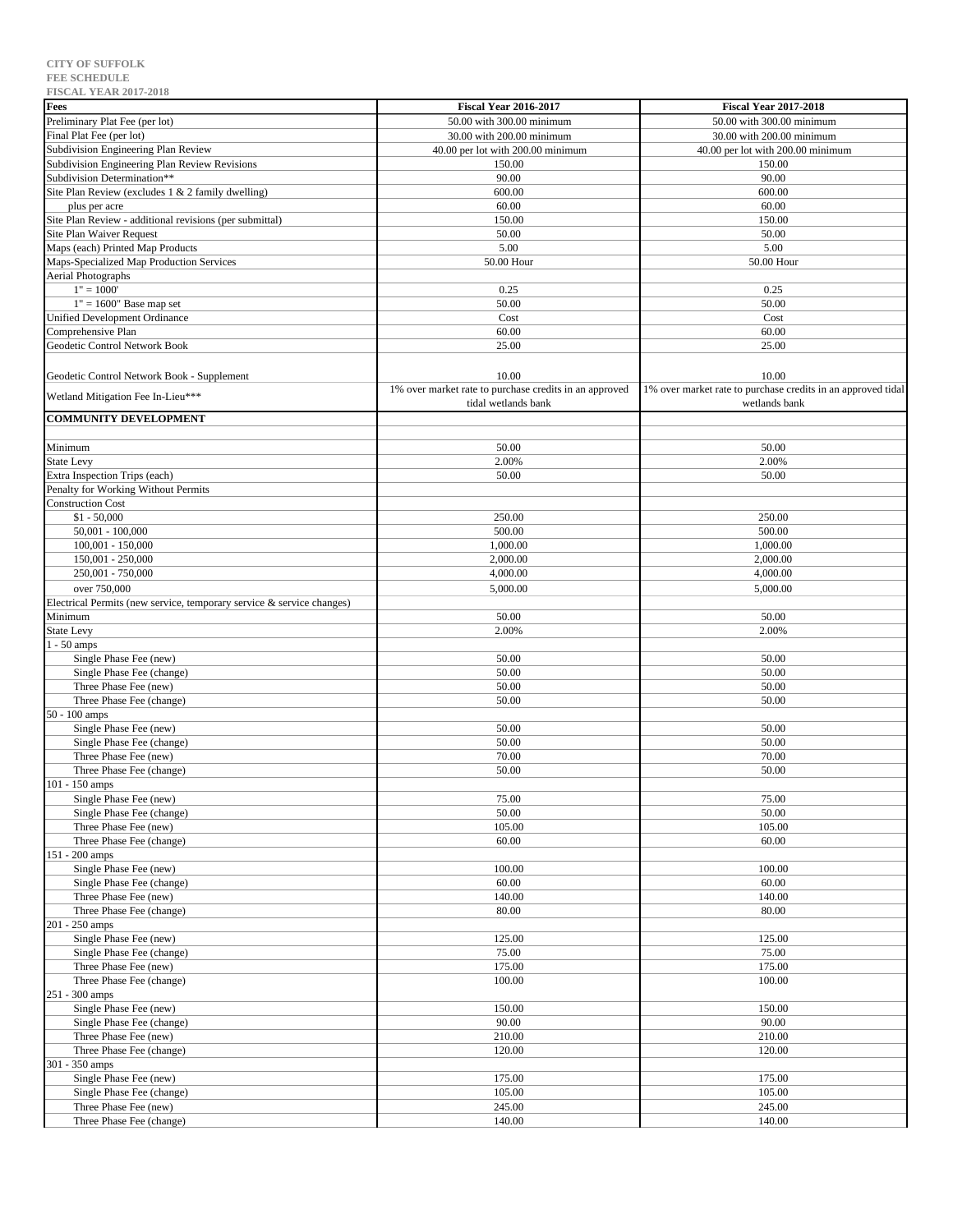| <b>FISCAL YEAR 2017-2018</b>                        |                              |                              |
|-----------------------------------------------------|------------------------------|------------------------------|
| Fees                                                | <b>Fiscal Year 2016-2017</b> | <b>Fiscal Year 2017-2018</b> |
| 351 - 400 amps                                      |                              |                              |
| Single Phase Fee (new)                              | 200.00                       | 200.00                       |
| Single Phase Fee (change)<br>Three Phase Fee (new)  | 120.00<br>280.00             | 120.00<br>280.00             |
| Three Phase Fee (change)                            | 160.00                       | 160.00                       |
| 401 - 450 amps                                      |                              |                              |
| Single Phase Fee (new)                              | 225.00                       | 225.00                       |
| Single Phase Fee (change)                           | 135.00                       | 135.00                       |
| Three Phase Fee (new)                               | 315.00                       | 315.00                       |
| Three Phase Fee (change)                            | 180.00                       | 180.00                       |
| 451 - 500 amps                                      |                              |                              |
| Single Phase Fee (new)                              | 250.00                       | 250.00                       |
| Single Phase Fee (change)                           | 150.00                       | 150.00                       |
| Three Phase Fee (new)                               | 350.00                       | 350.00                       |
| Three Phase Fee (change)                            | 200.00                       | 200.00                       |
| 501 - 550 amps                                      |                              |                              |
| Single Phase Fee (new)<br>Single Phase Fee (change) | 275.00<br>165.00             | 275.00<br>165.00             |
| Three Phase Fee (new)                               | 385.00                       | 385.00                       |
| Three Phase Fee (change)                            | 220.00                       | 220.00                       |
| 551 - 600 amps                                      |                              |                              |
| Single Phase Fee (new)                              | 300.00                       | 300.00                       |
| Single Phase Fee (change)                           | 180.00                       | 180.00                       |
| Three Phase Fee (new)                               | 420.00                       | 420.00                       |
| Three Phase Fee (change)                            | 240.00                       | 240.00                       |
| 601 - 650 amps                                      |                              |                              |
| Single Phase Fee (new)                              | 325.00                       | 325.00                       |
| Single Phase Fee (change)                           | 195.00                       | 195.00                       |
| Three Phase Fee (new)                               | 455.00                       | 455.00                       |
| Three Phase Fee (change)                            | 260.00                       | 260.00                       |
| 651 - 700 amps<br>Single Phase Fee (new)            |                              | 350.00                       |
| Single Phase Fee (change)                           | 350.00<br>210.00             | 210.00                       |
| Three Phase Fee (new)                               | 490.00                       | 490.00                       |
| Three Phase Fee (change)                            | 280.00                       | 280.00                       |
| 701 - 750 amps                                      |                              |                              |
| Single Phase Fee (new)                              | 375.00                       | 375.00                       |
| Single Phase Fee (change)                           | 225.00                       | 225.00                       |
| Three Phase Fee (new)                               | 525.00                       | 525.00                       |
| Three Phase Fee (change)                            | 300.00                       | 300.00                       |
| 751 - 800 amps                                      |                              |                              |
| Single Phase Fee (new)                              | 400.00                       | 400.00                       |
| Single Phase Fee (change)                           | 240.00                       | 240.00                       |
| Three Phase Fee (new)                               | 560.00                       | 560.00<br>320.00             |
| Three Phase Fee (change)<br>801 - 850 amps          | 320.00                       |                              |
| Single Phase Fee (new)                              | 425.00                       | 425.00                       |
| Single Phase Fee (change)                           | 255.00                       | 255.00                       |
| Three Phase Fee (new)                               | 595.00                       | 595.00                       |
| Three Phase Fee (change)                            | 340.00                       | 340.00                       |
| 851 - 900 amps                                      |                              |                              |
| Single Phase Fee (new)                              | 450.00                       | 450.00                       |
| Single Phase Fee (change)                           | 270.00                       | 270.00                       |
| Three Phase Fee (new)                               | 630.00                       | 630.00                       |
| Three Phase Fee (change)                            | 360.00                       | 360.00                       |
| 901 - 950 amps                                      |                              |                              |
| Single Phase Fee (new)                              | 475.00                       | 475.00                       |
| Single Phase Fee (change)                           | 285.00                       | 285.00                       |
| Three Phase Fee (new)<br>Three Phase Fee (change)   | 665.00<br>380.00             | 665.00<br>380.00             |
| 951 - 1,000 amps                                    |                              |                              |
| Single Phase Fee (new)                              | 500.00                       | 500.00                       |
| Single Phase Fee (change)                           | 300.00                       | 300.00                       |
| Three Phase Fee (new)                               | 700.00                       | 700.00                       |
| Three Phase Fee (change)                            | 400.00                       | 400.00                       |
| 1,001 - 1,050 amps                                  |                              |                              |
| Single Phase Fee (new)                              | 525.00                       | 525.00                       |
| Single Phase Fee (change)                           | 315.00                       | 315.00                       |
| Three Phase Fee (new)                               | 720.00                       | 720.00                       |
| Three Phase Fee (change)                            | 410.00                       | 410.00                       |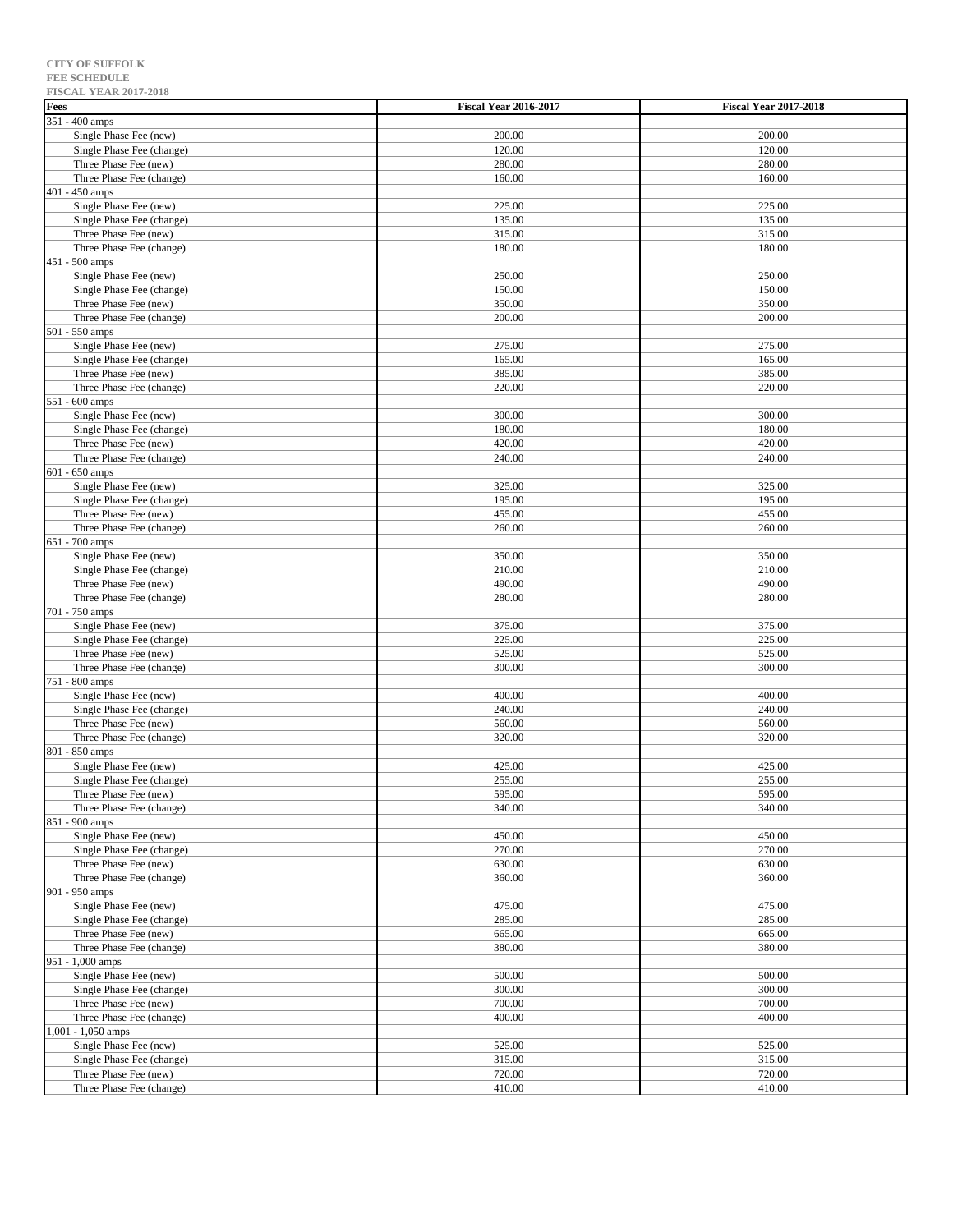| <b>FISCAL YEAR 2017-2018</b>                         |                                  |                                  |
|------------------------------------------------------|----------------------------------|----------------------------------|
| Fees                                                 | <b>Fiscal Year 2016-2017</b>     | <b>Fiscal Year 2017-2018</b>     |
| $1,051 - 1,100$ amps                                 |                                  |                                  |
| Single Phase Fee (new)                               | 550.00                           | 550.00                           |
| Single Phase Fee (change)                            | 330.00                           | 330.00                           |
|                                                      |                                  |                                  |
| Three Phase Fee (new)                                | 740.00                           | 740.00                           |
| Three Phase Fee (change)                             | 420.00                           | 420.00                           |
| 1,101 - 1,150 amps                                   |                                  |                                  |
| Single Phase Fee (new)                               | 575.00                           | 575.00                           |
| Single Phase Fee (change)                            | 345.00                           | 345.00                           |
| Three Phase Fee (new)                                | 760.00                           | 760.00                           |
| Three Phase Fee (change)                             | 430.00                           | 430.00                           |
| 1,151 - 1,200 amps                                   |                                  |                                  |
| Single Phase Fee (new)                               | 600.00                           | 600.00                           |
| Single Phase Fee (change)                            | 360.00                           | 360.00                           |
| Three Phase Fee (new)                                | 780.00                           | 780.00                           |
|                                                      |                                  |                                  |
| Three Phase Fee (change)                             | 440.00                           | 440.00                           |
| Over 1,200 amps                                      |                                  |                                  |
| Single Phase Fee (new)                               | 600.00 plus 25 per 50 amps after | 600.00 plus 25 per 50 amps after |
| Single Phase Fee (change)                            | 360 plus 15 per 50 amps after    | 360 plus 15 per 50 amps after    |
| Three Phase Fee (new)                                | 780.00 plus 20 per 50 amps after | 780.00 plus 20 per 50 amps after |
| Three Phase Fee (change)                             | 440 plus 10 per 50 amps after    | 440 plus 10 per 50 amps after    |
| Electrical Permits (additions and repairs)           |                                  |                                  |
| 0 - 30 amps (per circuit)                            | 4.00                             | 4.00                             |
| $31 - 60$                                            | 5.00                             | 5.00                             |
| $61 - 100$                                           | 7.00                             | 7.00                             |
|                                                      |                                  |                                  |
| $101 - 200$                                          | 15.00                            | 15.00                            |
| over 200 amps                                        | 20.00                            | 20.00                            |
| Pool Grounding                                       | 55.00                            | 55.00                            |
| Repair Wiring, Apparatus, Fixtures                   | 50.00                            | 50.00                            |
| Plumbing Permits                                     |                                  |                                  |
| Minimum                                              | 50.00                            | 50.00                            |
| <b>State Levy</b>                                    | 2.00%                            | 2.00%                            |
| Each Fixture, Floor Drain, or Trap                   | 7.00                             | 7.00                             |
| Each Sewer (sanitary and storm)                      | 7.00                             | 7.00                             |
| Each Sewer Replaced or Repaired                      | 35.00                            | 35.00                            |
| Each Manhole                                         | 7.00                             | 7.00                             |
|                                                      |                                  |                                  |
| Each Roof Drain                                      | 7.00                             | 7.00                             |
| Each Area Drain                                      | 7.00                             | 7.00                             |
| Each Water Heater                                    | 7.00                             | 7.00                             |
| Each Water Line (New Residential)                    | 7.00                             | 7.00                             |
| Each Water Line (Existing Residential)               | 35.00                            | 35.00                            |
| Each Water Line (Commercial)                         | 100.00                           | 100.00                           |
| Each Sewer Line (Commercial)                         | 100.00                           | 100.00                           |
| <b>Backflow Preventer</b>                            | 7.00                             | 7.00                             |
| Mechanical and Gas Permits                           |                                  |                                  |
| Minimum                                              | 50.00                            | 50.00                            |
| <b>State Levy</b>                                    |                                  | 2.00%                            |
|                                                      | 2.00%                            |                                  |
| New Construction for all mechanical apparatus        |                                  |                                  |
| $$0 - 3,000$                                         | 50.00                            | 50.00                            |
| 3,001 - 4,000                                        | 50.00                            | 50.00                            |
| $4,001 - 5,000$                                      | 50.00                            | 50.00                            |
| $5,001 - 6,000$                                      | 55.00                            | 55.00                            |
| continue at \$6.00/\$1,000 value of fraction thereof |                                  |                                  |
| Replacement, Alterations, Repairs and Additions      |                                  |                                  |
| $$0 - 4,000$                                         | 50.00                            | 50.00                            |
| $4,001 - 5,000$                                      | 55.00                            | 55.00                            |
| $5,001 - 6,000$                                      | 55.00                            | 55.00                            |
| continue at \$6.00/\$1000 value of fraction thereof  |                                  |                                  |
| LPG Tanks and Associated Piping                      |                                  |                                  |
|                                                      |                                  |                                  |
| $0 - 2,000$ gallons                                  | 50.00                            | 50.00                            |
| over 2,000                                           | 50.00 plus \$4.00/10,000 gallons | 50.00 plus \$4.00/10,000 gallons |
| Flammable Liquid Tanks and Associated Piping         |                                  |                                  |
| $0 - 50,000$ gallons                                 | 50.00                            | 50.00                            |
| over 50,000                                          | 50.00 plus \$6.00/25,000 gallons | 50.00 plus \$6.00/25,000 gallons |
| Fuel Piping Outlet Each                              | 50.00                            | 50.00                            |
| Plan Review                                          |                                  |                                  |
| <b>All Structures</b>                                |                                  |                                  |
| 0 - 2,499 square feet                                | 75.00                            | 75.00                            |
| $2,500 - 5,000$                                      | 100.00                           | 100.00                           |
| $5,000 - 10,000$                                     | 125.00                           | 125.00                           |
|                                                      |                                  |                                  |
| $10,001 - 30,000$                                    | 175.00                           | 175.00                           |
| $30,001 - 50,000$                                    | 250.00                           | 250.00                           |
| $50,001 - 100,000$                                   | 300.00                           | 300.00                           |
| Above 100,000                                        | 350.00                           | 350.00                           |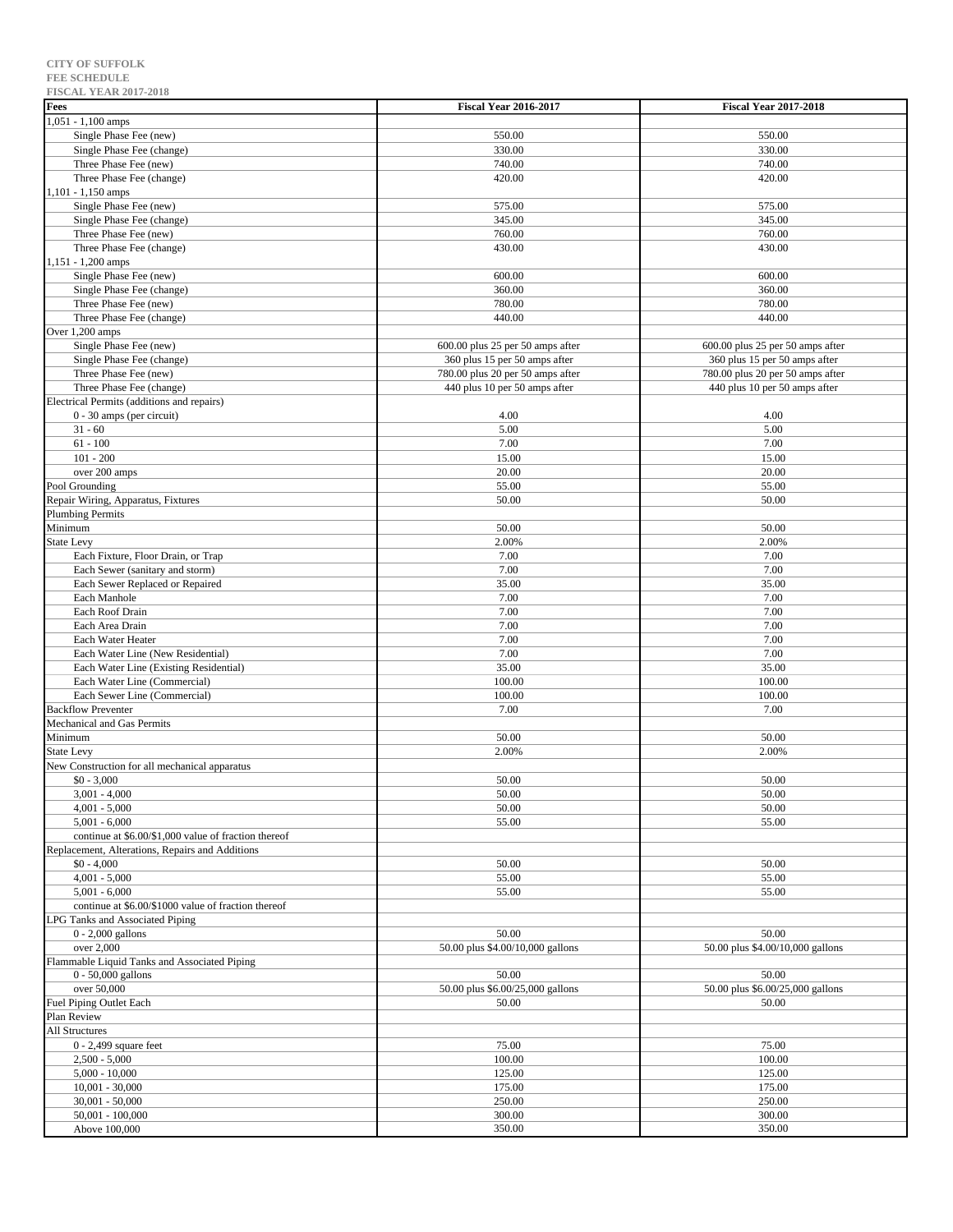| Fees                                               | <b>Fiscal Year 2016-2017</b>               | <b>Fiscal Year 2017-2018</b>               |
|----------------------------------------------------|--------------------------------------------|--------------------------------------------|
| Moving                                             |                                            |                                            |
| Out of City to In City                             | 525.00                                     | 525.00                                     |
| In City to Out of City                             | 275.00                                     | 275.00                                     |
| Within City                                        | 275.00                                     | 275.00                                     |
| Through City                                       | 100.00                                     | 100.00                                     |
| <b>Accessory Structures</b>                        |                                            |                                            |
| $0 - 100$ square feet                              | 50.00                                      | 50.00                                      |
| $101 - 300$                                        | 50.00                                      | 50.00                                      |
| $301 - 600$                                        | 65.00                                      | 65.00                                      |
| Demolition                                         |                                            |                                            |
| One to Two Family Residences                       | 55.00                                      | 55.00                                      |
| Any Residential Accessory Structure                | 50.00                                      | 50.00                                      |
| All Other Buildings                                |                                            |                                            |
| 0 - 60,000 square feet                             | 100.00                                     | 100.00                                     |
| over 60,000                                        | \$25/15,000 sq.ft.                         | \$25/15,000 sq.ft.                         |
| <b>Sign Fees</b>                                   |                                            |                                            |
| In Addition to Minimum Permit Fee                  |                                            |                                            |
| $1 - 40$                                           | 50.00                                      | 50.00                                      |
| $41 - 80$                                          | 55.00                                      | 55.00                                      |
| over 80                                            | 65.00                                      | 65.00                                      |
| <b>Elevator Compliance Card</b>                    | 50.00                                      | 50.00                                      |
| Amusement Ride Inspection                          |                                            |                                            |
| Kiddie Ride                                        | 15.00                                      | 15.00                                      |
| Major Ride                                         | 25.00                                      | 25.00                                      |
| Spectacular Ride                                   | 45.00                                      | 45.00                                      |
| <b>Cross Connection Inspection</b>                 | 50.00                                      | 50.00                                      |
| Private Piers, Greenhouses, and Walls              |                                            |                                            |
| $$1 - 2,200$                                       | 50.00                                      | 50.00                                      |
| over 2,200                                         | \$2.00/\$100 value                         | \$2.00/\$100 value                         |
| Miscellaneous Fees                                 |                                            |                                            |
| Mobile Homes                                       | 50.00                                      | 50.00                                      |
| Modular Classroom Units                            | 55.00                                      | 55.00                                      |
| Tents                                              | 50.00                                      | 50.00                                      |
| Chimneys                                           | 50.00                                      | 50.00                                      |
| Free Standing Fireplaces/Wood Stoves               | 50.00                                      | 50.00                                      |
| <b>Stationary Fireplaces</b>                       | 50.00                                      | 50.00                                      |
| Temporary Power Release Inspection                 | 60.00<br>35.00                             | 60.00<br>35.00                             |
| Temporary Use Permit Fee<br><b>Swimming Pools</b>  |                                            |                                            |
| $$1 - 2,200$                                       | 50.00                                      | 50.00                                      |
| over 2,200                                         | \$1.00/\$100 value                         | \$1.00/\$100 value                         |
| Certificate of Occupancy                           |                                            |                                            |
| Residential                                        | 50.00                                      | 50.00                                      |
| Commercial                                         | 100.00                                     | 100.00                                     |
| Extension of Residential, Commercial and Temp C.O. | 50.00                                      | 50.00                                      |
| Temporary                                          | 100.00                                     | 100.00                                     |
| Rental                                             | 50.00                                      | 50.00                                      |
| Two or More Units (per unit)                       | 30.00                                      | 30.00                                      |
| Reinspection                                       | 50.00                                      | 50.00                                      |
| <b>Business License Inspection</b>                 | 100.00                                     | 100.00                                     |
| Board of Building Code Appeal                      | 250.00                                     | 250.00                                     |
| <b>Extension of Permits</b>                        | 75.00                                      | 75.00                                      |
| Tower, Antennas and Like Structures                |                                            |                                            |
| \$0 - 4999 value                                   | 20.00 per \$1,000                          | 20.00 per \$1,000                          |
| 5,000 - 19,999                                     | 100.00 per \$5,000 plus 10.00 per \$1,000  | 100.00 per \$5,000 plus 10.00 per \$1,000  |
| 20,000 - 99,999                                    | 250.00 per \$20,000 plus 5.00 per \$1,000  | 250.00 per \$20,000 plus 5.00 per \$1,000  |
| over 100,000                                       | 625.00 per \$100,000 plus 4.00 per \$1,000 | 625.00 per \$100,000 plus 4.00 per \$1,000 |
| Building Fees (see attached Schedule A)            | Schedule A (attached)                      | Schedule A (attached)                      |
| Zoning Permits (includes Farm Affidavits)          | 35.00                                      | 35.00                                      |
| Home Occupation Permits (zoning review)            | 35.00*                                     | 35.00*                                     |
| <b>Health Department Evaluation</b>                |                                            |                                            |
| New Construction                                   | 100.00                                     | 100.00                                     |
| Updates                                            | 50.00                                      | 50.00                                      |
| <b>Board of Zoning Appeals</b>                     | 500.00                                     | 500.00                                     |
| <b>Administrative Variance Request</b>             | 60.00                                      | 60.00                                      |
| Chesapeake Bay Special Exception Request           |                                            |                                            |
| Reviewed by Zoning Administrator                   | 50.00                                      | 50.00                                      |
| If Forwarded to Board of Zoning Appeals            | 300.00                                     | 300.00                                     |
| Written Determination by Zoning Administrator      | 90.00                                      | 90.00                                      |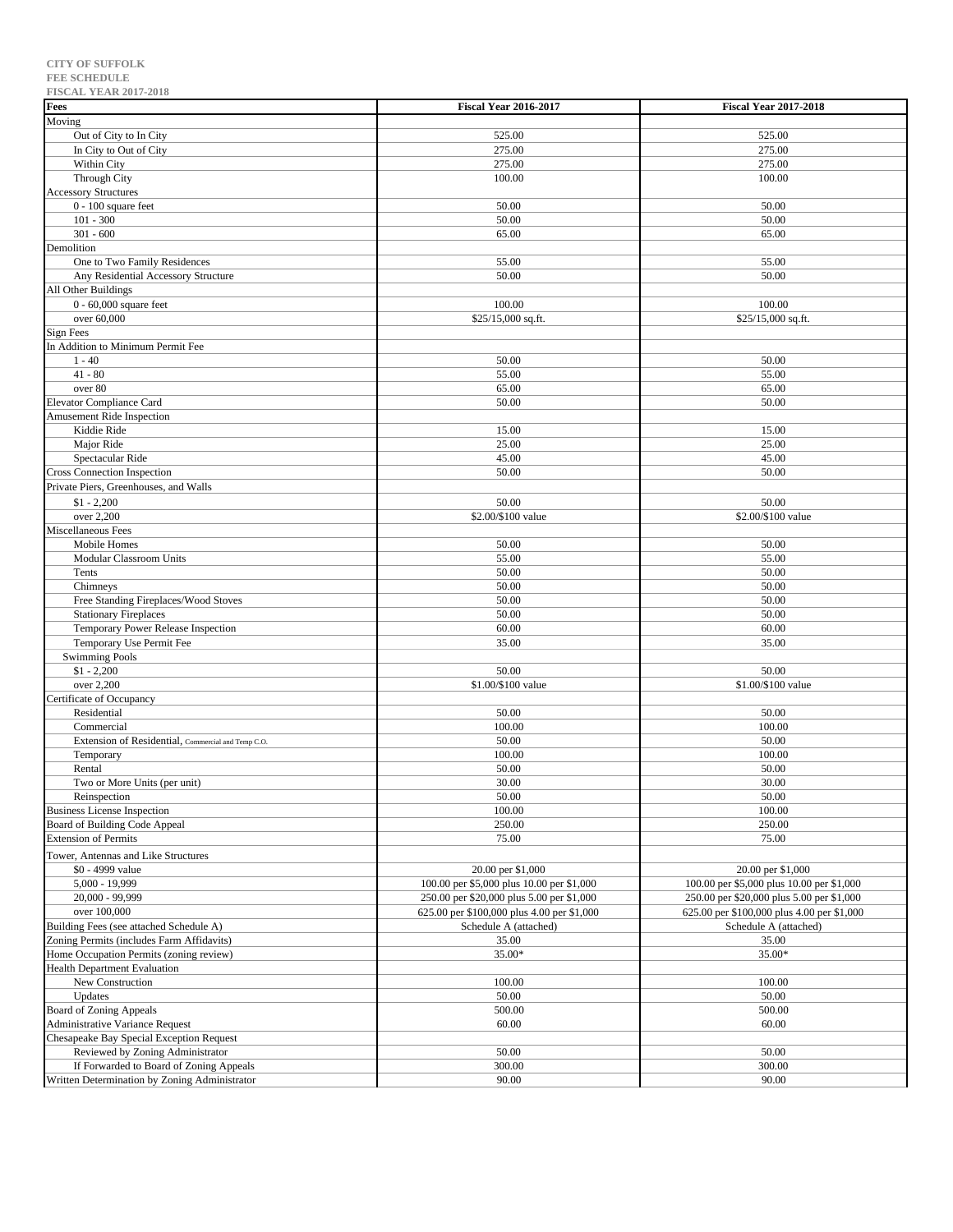| <b>Fees</b>                                                                                                                    | <b>Fiscal Year 2016-2017</b>                                                          | <b>Fiscal Year 2017-2018</b>                                                          |
|--------------------------------------------------------------------------------------------------------------------------------|---------------------------------------------------------------------------------------|---------------------------------------------------------------------------------------|
|                                                                                                                                | \$50.00 plus fees for in-kind services such as Police, Fire,                          | \$50.00 plus fees for in-kind services such as Police, Fire,                          |
| Special Entertainment Permit                                                                                                   | Equipment Rental, etc.                                                                | Equipment Rental, etc.                                                                |
| Junkyard Compliance Inspection (yearly)                                                                                        | 100.00                                                                                | 100.00                                                                                |
| <b>Unified Development Ordinance</b>                                                                                           | Cost                                                                                  | Cost                                                                                  |
| <b>Temporary Signs</b><br><b>Building Permits:</b>                                                                             | 25.00                                                                                 | 25.00                                                                                 |
| Permit Issued No Inspections Completed                                                                                         | 75%                                                                                   | 75%                                                                                   |
| Foundation Inspection Completed                                                                                                | 50%                                                                                   | 50%                                                                                   |
| Framing & Foundation Inspection Completed                                                                                      | 25%                                                                                   | 25%                                                                                   |
| <b>Electrical Permits:</b>                                                                                                     |                                                                                       |                                                                                       |
| Permit Issued No Inspections Completed                                                                                         | 75%                                                                                   | 75%                                                                                   |
| Rough-in Inspections Completed<br>Mechanical Permits:                                                                          | 50%                                                                                   | 50%                                                                                   |
| Permit Issued No Inspections Completed                                                                                         | 75%                                                                                   | 75%                                                                                   |
| Rough-in Inspections Completed                                                                                                 | 50%                                                                                   | 50%                                                                                   |
| Gas Permits:                                                                                                                   |                                                                                       |                                                                                       |
| Permit Issued No Inspections Completed                                                                                         | 75%                                                                                   | 75%                                                                                   |
| Rough-in Inspections Completed<br><b>Plumbing Permits</b>                                                                      | 50%                                                                                   | 50%                                                                                   |
| Permit Issued No Inspections Completed                                                                                         | 75%                                                                                   | 75%                                                                                   |
| Rough-in Inspections Completed                                                                                                 | 50%                                                                                   | 50%                                                                                   |
| All refunds subject to \$15.00 processing Fee-no refunds will be issued for amounts less                                       |                                                                                       |                                                                                       |
| than \$15.00                                                                                                                   |                                                                                       |                                                                                       |
|                                                                                                                                |                                                                                       |                                                                                       |
| <b>POLICE</b>                                                                                                                  |                                                                                       |                                                                                       |
|                                                                                                                                |                                                                                       |                                                                                       |
| <b>Annual Alarm Registration</b>                                                                                               | 25.00                                                                                 | 25.00                                                                                 |
| <b>Alarm Registration Renewal</b>                                                                                              | 10.00                                                                                 | 10.00                                                                                 |
| Alarm Registration Late Fee (after 30 days)<br>Fee to alarm company for failure to provide alarm user list                     | 25.00<br>25.00 per working day until compliance                                       | 25.00<br>25.00 per working day until compliance                                       |
| Reinstatement fee for failure to provide alarm user list                                                                       | $100.00 + 10.00$ per registered user                                                  | $100.00 + 10.00$ per registered user                                                  |
| Late fee for registration renewal (after 30 days)                                                                              | 25.00                                                                                 | 25.00                                                                                 |
| Use of Automatic Dialer                                                                                                        | 100.00                                                                                | 100.00                                                                                |
| Audible Alarm Violation                                                                                                        | 100.00                                                                                | 100.00                                                                                |
| Reinstatement Fee for failure to provide ARM                                                                                   | $100.00 + 10.00$ per registered user                                                  | $100.00 + 10.00$ per registered user                                                  |
| Failure of alarm company to provide customer False Alarm Prevention<br>checklist                                               | 50.00                                                                                 | 50.00                                                                                 |
| Failure of alarm company to provide Alarm Installer checklist                                                                  | 50.00                                                                                 | 50.00                                                                                 |
| Failure of alarm company to provide Alarm Dispatch Records request                                                             | 50.00                                                                                 | 50.00                                                                                 |
| Security Alarm Company Initial Registration*                                                                                   | 100.00                                                                                | 100.00                                                                                |
| Late fee for Security Alarm Company registration (after 30 days)                                                               | 25.00                                                                                 | 25.00                                                                                 |
| Security Alarm Company Registration Renewal less than 50 alarm sites in                                                        | 100.00                                                                                | 100.00                                                                                |
| Suffolk*                                                                                                                       |                                                                                       |                                                                                       |
| Security Alarm Company Registration Renewal 51+ alarm sites in Suffolk                                                         | 100.00                                                                                | 100.00                                                                                |
| Reinstatement fee for alarm installation/monitoring company                                                                    | 100.00<br>50.00                                                                       | 100.00<br>50.00                                                                       |
| General false alarm fee for second response<br>General false alarm fee for third response                                      | 100.00                                                                                | 100.00                                                                                |
| General false alarm fee for fourth and subsequent response                                                                     | 150.00                                                                                | 150.00                                                                                |
| Robbery/panic false alarm for second response                                                                                  | 100.00                                                                                | 100.00                                                                                |
| Robbery/panic false alarm for third response                                                                                   | 150.00                                                                                | 150.00                                                                                |
| Robbery/panic false alarm for fourth and all subsequent response                                                               | 250.00                                                                                | 250.00                                                                                |
| Reinstatement fee to alarm user for suspended alarm registration<br>Late fee for failure to pay false alarm fees after 30 days | 50.00<br>25.00                                                                        | 50.00<br>25.00                                                                        |
| False Alarm fee for non-registered alarm per response                                                                          | 100.00                                                                                | 100.00                                                                                |
| Fee to monitoring co. for calling in on suspended/unregistered alarm site                                                      | 100.00                                                                                | 100.00                                                                                |
| Fee to alarm company for making false statement                                                                                | 100.00                                                                                | 100.00                                                                                |
| Fee to alarm company for causing false alarm response per response                                                             | 75.00                                                                                 | 75.00                                                                                 |
| Fee to monitoring company for failure to verify alarm system signal                                                            | 100.00                                                                                | 100.00                                                                                |
| Fee for appeals per request                                                                                                    | 25.00                                                                                 | 25.00                                                                                 |
| <b>Local Record Check</b>                                                                                                      | 10.00                                                                                 | 10.00                                                                                 |
| <b>Accident Report</b>                                                                                                         | 10.00                                                                                 | 10.00                                                                                 |
| <b>Incident Report</b>                                                                                                         | 10.00                                                                                 | 10.00                                                                                 |
| Fingerprinting<br>Photographs                                                                                                  | \$10 for first card, and \$5 for additional cards<br>7.00 or cost whatever is greater | \$10 for first card, and \$5 for additional cards<br>7.00 or cost whatever is greater |
| Chauffeur's License                                                                                                            | 20.00                                                                                 | 20.00                                                                                 |
| <b>Solicitation Permit</b>                                                                                                     | 15.00                                                                                 | 15.00                                                                                 |
| Concealed Weapon Permit                                                                                                        | 35.00                                                                                 | 35.00                                                                                 |
| <b>Computer Generated Reports</b>                                                                                              | Cost, but not less than 15.00                                                         | Cost, but not less than 15.00                                                         |
|                                                                                                                                | \$30.00 plus \$20 for annual inspection or reinspection of                            | \$30.00 plus \$20 for annual inspection or reinspection of                            |
| Certificate of Public Convenience                                                                                              | each vehicle listed                                                                   | each vehicle listed                                                                   |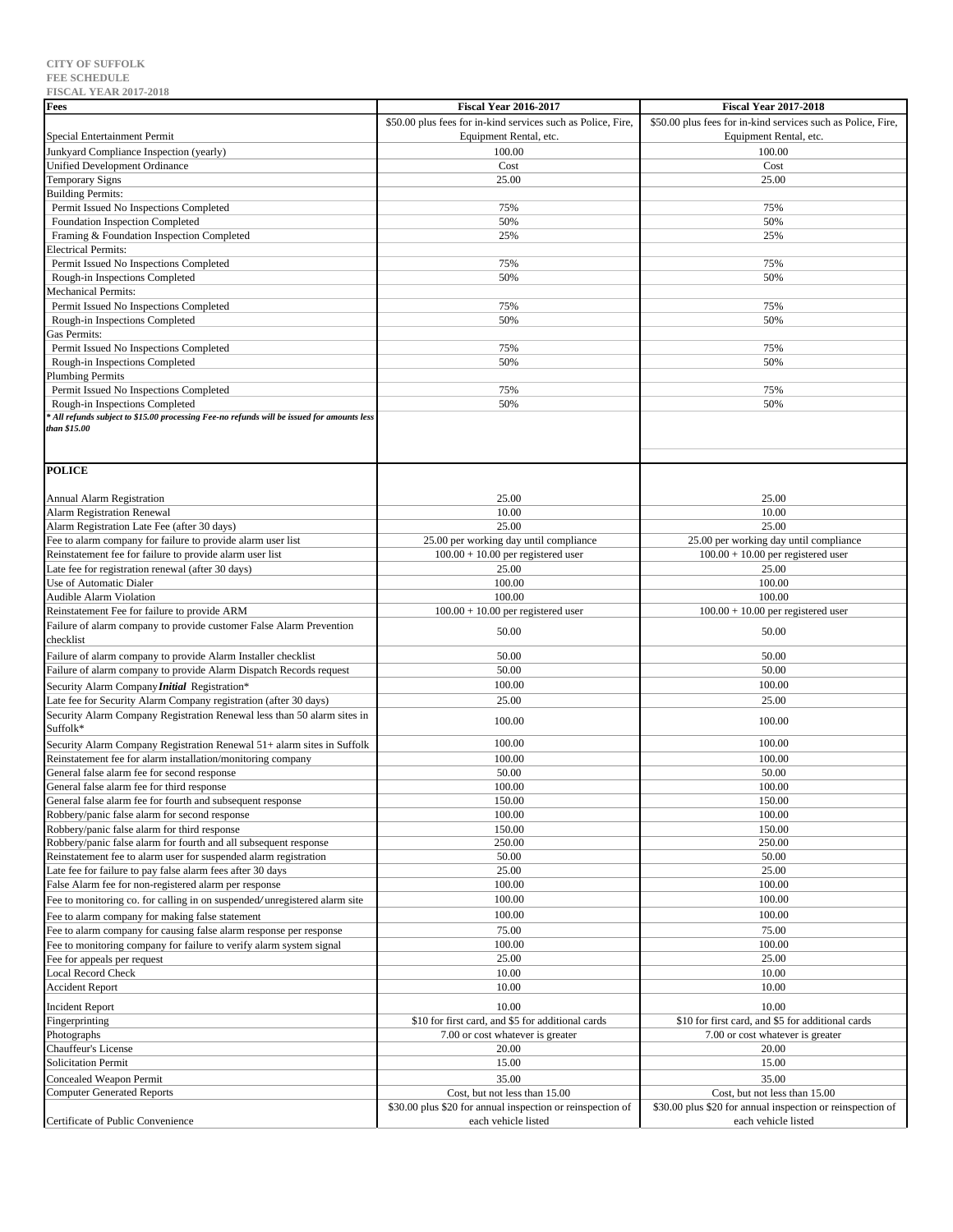# **FEE SCHEDULE FISCAL YEAR 2017-2018 Fees Fiscal Year 2016-2017 Fiscal Year 2017-2018** Security Services Police Officer/\$30 per hour, minimum 2 hours Supervisor/\$35 | Police Officer/\$30 per hour, minimum 2 hours Supervisor/\$35 Adoption - Feline Adoption Spayed or Neutered with Vaccines (Animal

| <b>Security Services</b>                                              | per hour, minimum                                     | per hour, minimum                                     |
|-----------------------------------------------------------------------|-------------------------------------------------------|-------------------------------------------------------|
| Reclaim Fee (Animal Shelter and Management)                           | 15.00 per day                                         | $15.00$ per day                                       |
| Adoption - Feline Adoption Spayed or Neutered with Vaccines (Animal   |                                                       |                                                       |
| Shelter)                                                              | 75.00                                                 | 75.00                                                 |
| Adoption - Canine Spayed or Neutered with Vaccines (Animal Shelter)   | 95.00                                                 | 95.00                                                 |
| Adoption - Animal other than Feline or Canine (Animal Shelter)        | 25.00                                                 | 25.00                                                 |
| Dog License Fee - Spayed or Neutered (Animal Shelter)                 | 5.00                                                  | 5.00                                                  |
| Dog License Fee - Not Spayed or Neutered (Animal Shelter)             | 10.00                                                 | 10.00                                                 |
| <b>Full Scale Accident Diagram</b>                                    | 5.00                                                  | 5.00                                                  |
| Audio Dispatch Tape/CD                                                | 15.00                                                 | 15.00                                                 |
| <b>CAD Report</b>                                                     | 6.00                                                  | 6.00                                                  |
| Color Copy<br>Black & White Copy                                      | 0.50<br>0.25                                          | 0.50<br>0.25                                          |
| Photographs on CD                                                     | 15.00                                                 | 15.00                                                 |
| Video Tape                                                            | 15.00                                                 | 15.00                                                 |
| <b>PUBLIC UTILITIES</b>                                               |                                                       |                                                       |
|                                                                       |                                                       |                                                       |
| Bacteriological Tests (each)                                          | 35.00                                                 | 35.00                                                 |
| <b>Delinquency Fees</b>                                               |                                                       |                                                       |
| Door tag placement                                                    | 10.00                                                 | 10.00                                                 |
| Disconnect/Reconnect of Water Service                                 | 25.00                                                 | 25.00                                                 |
| Meter Removal                                                         | 50.00                                                 | 50.00                                                 |
| <b>Finance Charges</b>                                                | 1.5 % per month with \$0.50 minimum                   | 1.5 % per month with \$0.50 minimum                   |
| Illegal Connect/Reconnection of Water Service                         | 100.00                                                | 100.00                                                |
| Water Conservation Reconnection Fees                                  |                                                       |                                                       |
| 1st Violation                                                         | 250.00                                                | 250.00                                                |
| <b>Subsequent Violations</b>                                          | 500.00                                                | 500.00                                                |
| Water Rate per 100 cubic feet                                         | 9.03                                                  | 9.20                                                  |
| WTWA Wholesale Water Rate (per 100 cubic feet)                        | 4.56                                                  | 4.55                                                  |
| WTWA Fixed Capacity Charge (per month)                                | 222,995.00                                            | 202,454.00                                            |
| WTWA Meter Service Charge (per month)                                 | 200.00                                                | 200.00                                                |
| Water Conservation Service Charge Rate                                | 1.25 x Meter Rate                                     | 1.25 x Meter Rate                                     |
| Water Usage Non Metered (per month - 5 ccf)                           | 44.15                                                 | 46.00                                                 |
| Meter Service Charge (per month)                                      |                                                       |                                                       |
| 5/8 and 3/4 inch meter                                                | 8.40 (Billed at \$0.276 per day per billing cycle)    | 8.40 (Billed at \$0.276 per day per billing cycle)    |
|                                                                       |                                                       |                                                       |
| 1 inch meter                                                          | 21.05 (Billed at \$0.692 per day per billing cycle)   | 21.05 (Billed at \$0.692 per day per billing cycle)   |
| $1\frac{1}{2}$ inch meter                                             | 42.00 (Billed at \$1.381 per day per billing cycle)   | 42.00 (Billed at \$1.381 per day per billing cycle)   |
| 2 inch meter                                                          | 69.20 (Billed at \$2.275 per day per billing cycle)   | 69.20 (Billed at \$2.275 per day per billing cycle)   |
| 3 inch meter                                                          | 126.00 (Billed at \$4.142 per day per billing cycle)  | 126.00 (Billed at \$4.142 per day per billing cycle)  |
| 4 inch meter                                                          | 210.00 (Billed at \$6.904 per day per billing cycle)  | 210.00 (Billed at \$6.904 per day per billing cycle)  |
| 6 inch meter                                                          | 420.00 (Billed at \$13.808 per day per billing cycle) | 420.00 (Billed at \$13.808 per day per billing cycle) |
| 8 inch meter                                                          | 672.00 (Billed at \$22.093 per day per billing cycle) | 672.00 (Billed at \$22.093 per day per billing cycle) |
| 10 inch meter                                                         | 966.00 (Billed at \$31.759 per day per billing cycle) | 966.00 (Billed at \$31.759 per day per billing cycle) |
| Water Connection Charge (installed by city)                           |                                                       |                                                       |
| 5/8 inch meter                                                        | 2,000.00                                              | 2,000.00                                              |
| 3/4 inch meter                                                        | 0.00                                                  | 0.00                                                  |
| 1 inch meter                                                          | 2.300.00                                              | 2.300.00                                              |
| 11/2 inch meter                                                       | 2,600.00                                              | 2,600.00                                              |
| 2 inch meter                                                          | 3,000.00                                              | 3,000.00                                              |
| When the size is above those listed a charge equal to actual cost of  |                                                       |                                                       |
| installation plus 25%                                                 | Actual cost x 1.25                                    | Actual cost x 1.25                                    |
| Water Connection Charge (installed by developer)                      | 50.00                                                 | 50.00                                                 |
| Water Availability Charge (residential)                               |                                                       |                                                       |
| Single Family                                                         | 5,520.00                                              | 5,520.00                                              |
| Attached Multi Family (Building with 2 to 4 units) (cost per unit)    | 4,970.00                                              | 4,970.00                                              |
| Attached Multi Family (Building with 5 to 16 units) (cost per unit)   | 4,420.00                                              | 4,420.00                                              |
| Attached Multi Family (Building with 17 to 24 units) (cost per unit)  | 3,865.00                                              | 3,865.00                                              |
| Attached Mulit Family (Building $25 + \text{units}$ ) (cost per unit) | 3,310.00                                              | 3,310.00                                              |
| Mobile Home Park (cost per unit)                                      | 3,900.00                                              | 3,900.00                                              |
| Water Availability Charge (commercial)                                |                                                       |                                                       |
| 5/8 and 3/4 inch meter                                                | 5,520.00                                              | 5,520.00                                              |
| 1 inch meter                                                          | 13,520.00                                             | 13,520.00                                             |
| $1\frac{1}{2}$ inch meter                                             | 26,950.00                                             | 26,950.00                                             |
| 2 inch meter                                                          | 43,120.00                                             | 43,120.00                                             |
| 3 inch meter                                                          | 80,850.00                                             | 80,850.00                                             |
| 4 inch meter                                                          | 134,750.00                                            | 134,750.00                                            |
| 6 inch meter                                                          | 269,500.00                                            | 269,500.00                                            |
| 8 inch meter                                                          | 431,200.00                                            | 431,200.00                                            |
| 10 inch meter                                                         | 619,850.00                                            | 619,850.00                                            |

# **CITY OF SUFFOLK**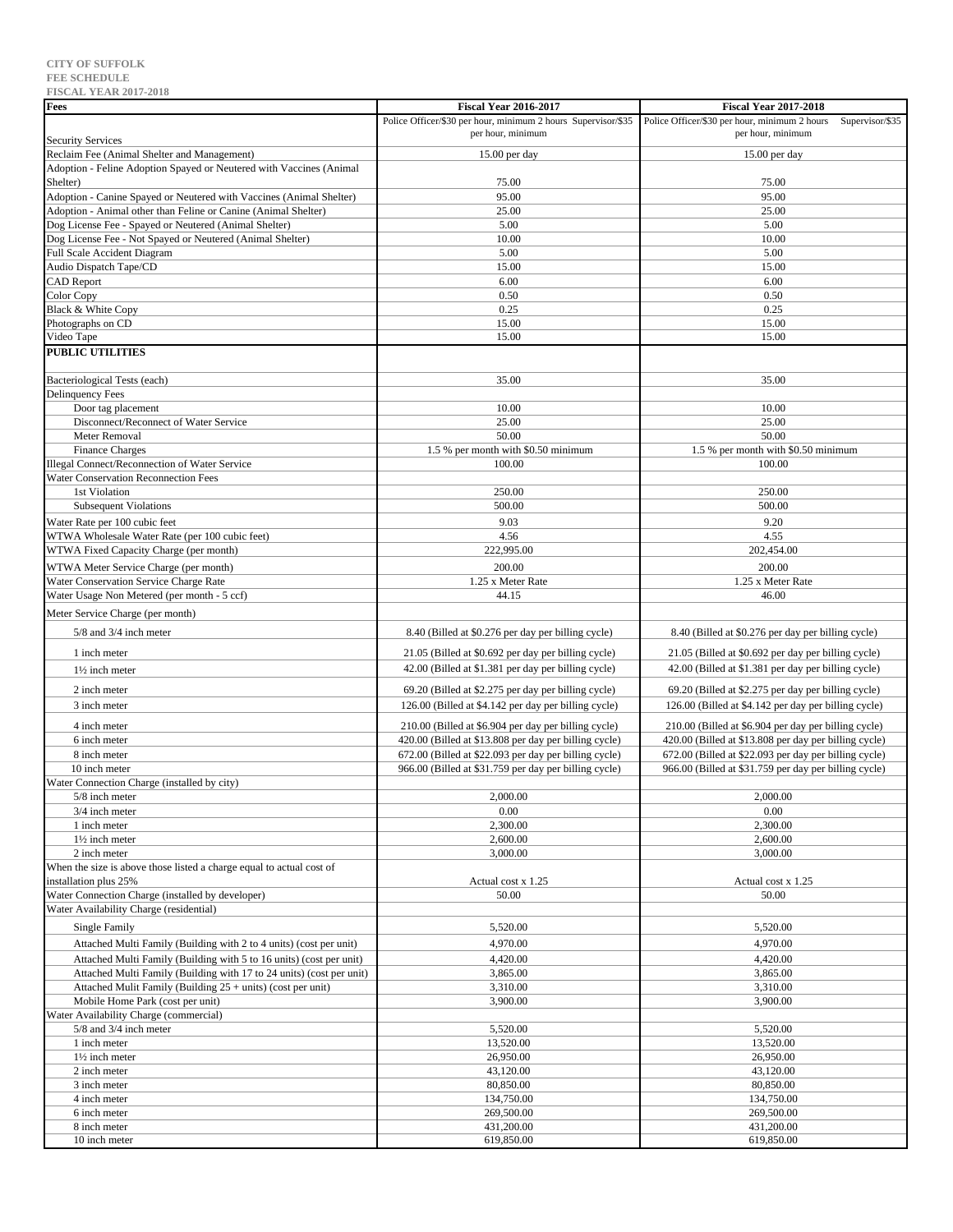| <b>FISCAL YEAR 2017-2018</b>                                         |                                                               |                                                                                                                               |
|----------------------------------------------------------------------|---------------------------------------------------------------|-------------------------------------------------------------------------------------------------------------------------------|
| Fees                                                                 | <b>Fiscal Year 2016-2017</b>                                  | <b>Fiscal Year 2017-2018</b>                                                                                                  |
| <b>Installment Payments</b>                                          |                                                               |                                                                                                                               |
|                                                                      |                                                               |                                                                                                                               |
| Down Payment                                                         | 250.00                                                        | 250.00                                                                                                                        |
| Interest                                                             | Equal to prime rate - July 1                                  | Equal to prime rate - July 1                                                                                                  |
| Finance charge                                                       | $11/2$ % or \$0.50 minimum per month                          | $11/2$ % or \$0.50 minimum per month                                                                                          |
| New Account Setup Charge                                             | 10.00                                                         | 10.00                                                                                                                         |
| <b>Fire Hydrant Meter Deposit</b>                                    | 300.00                                                        | 300.00                                                                                                                        |
| Fire Hydrant Flow Test Fee/Water Model Evaluation                    | 400.00                                                        | 400.00                                                                                                                        |
| Sewer Collection (per 100 cubic feet)                                | 6.97                                                          | 7.21                                                                                                                          |
| Sewer Usage Not Metered (per month 5 ccf)                            | 34.85                                                         | 36.05                                                                                                                         |
| Sewer Connection Charge (installed by city)                          |                                                               |                                                                                                                               |
|                                                                      |                                                               |                                                                                                                               |
| 4 inch lateral size                                                  | 1,800.00                                                      | 1,800.00                                                                                                                      |
| 6 inch lateral size                                                  | 3,000.00                                                      | 3,000.00                                                                                                                      |
| Greater than 6 inch                                                  | actual cost of installation plus 25%                          | actual cost of installation plus 25%                                                                                          |
| Sewer Connection Charge (installed by developer)                     | 50.00                                                         | 50.00                                                                                                                         |
| Sewer Availability Charge (residential)                              |                                                               |                                                                                                                               |
| Single Family                                                        | 6,000.00                                                      | 6,000.00                                                                                                                      |
| Attached Multi Family (Building with 2 to 4 units), (cost per unit)  | 5,400.00                                                      | 5,400.00                                                                                                                      |
| Attached Multi Family (Building with 5 to 16 units), (cost per unit) | 4,800.00                                                      | 4,800.00                                                                                                                      |
| Attached Multi Family (Building with 17-24 units), (cost per unit)   | 4,200.00                                                      | 4,200.00                                                                                                                      |
| Attached Multi Family (Building 25+ units), (cost per unit)          | 3,600.00                                                      | 3,600.00                                                                                                                      |
| Mobil Home Park (cost per unit)                                      | 3,900.00                                                      | 3,900.00                                                                                                                      |
|                                                                      |                                                               |                                                                                                                               |
| Sewer Availability Charge (commercial)                               |                                                               |                                                                                                                               |
| 5/8 and 3/4 inch meter                                               | 6,000.00                                                      | 6,000.00                                                                                                                      |
| 1 inch meter                                                         | 14,800.00                                                     | 14,800.00                                                                                                                     |
| 11/2 inch meter                                                      | 29,500.00                                                     | 29,500.00                                                                                                                     |
| 2 inch meter                                                         | 47,100.00                                                     | 47,100.00                                                                                                                     |
| 3 inch meter                                                         | 88,100.00                                                     | 88,100.00                                                                                                                     |
| 4 inch meter                                                         | 146,800.00                                                    | 146,800.00                                                                                                                    |
| 6 inch meter                                                         | 293,400.00                                                    | 293,400.00                                                                                                                    |
| 8 inch meter                                                         | 469,300.00                                                    | 469,300.00                                                                                                                    |
| 10 inch meter                                                        | 674,600.00                                                    | 674,600.00                                                                                                                    |
| Manual of Cross Connection Policies                                  | 20.00                                                         | 20.00                                                                                                                         |
| Plan sheet copies 24" x 36" (per sheet)                              | 2.00                                                          | 2.00                                                                                                                          |
|                                                                      |                                                               |                                                                                                                               |
| Copies (black and white (each)                                       | 0.20                                                          | 0.20                                                                                                                          |
| Copies (color) (each)                                                | $0.35*$                                                       | $0.35*$                                                                                                                       |
|                                                                      |                                                               |                                                                                                                               |
| <b>Engineering Review</b>                                            |                                                               |                                                                                                                               |
|                                                                      |                                                               | \$1,500 Base Fee plus \$1.50/if for every foot of public water \$1,500 Base Fee plus \$1.50/if for every foot of public water |
|                                                                      |                                                               | & sewer mains beyond the initial 250 if no mains plus pump & sewer mains beyond the initial 250 if no mains plus pump         |
| <b>Site Plans Review</b>                                             | station review fee                                            | station review fee                                                                                                            |
|                                                                      | \$2,500 Base Fee plus \$.15/if for every foot of public water | \$2,500 Base Fee plus \$.15/if for every foot of public water                                                                 |
| <b>Engineerying Plans Review</b>                                     | & sewer mains plus pump station review fee                    | & sewer mains plus pump station review fee                                                                                    |
| Engineering Plans/Site Plans Amendments                              | \$500/Submittal                                               | \$500/Submittal                                                                                                               |
| Plats                                                                | 200.00                                                        | 200.00                                                                                                                        |
|                                                                      |                                                               |                                                                                                                               |
| Pump Station Review/Sewer Model Evaluation                           | \$2,000 per station                                           | \$2,000 per station                                                                                                           |
| Single Family Grinder Pump Review/Inspection                         | 300.00                                                        | 300.00                                                                                                                        |
| <b>Engineering Construction Inspection</b>                           |                                                               |                                                                                                                               |
| Sanitary Sewer Facilities                                            |                                                               |                                                                                                                               |
|                                                                      | \$1.50/LF for every foot of public sewer installed            | \$1.50/LF for every foot of public sewer installed                                                                            |
| Water Transmission/Distribution Facilities                           |                                                               |                                                                                                                               |
|                                                                      | \$1.50/LF for every foot of public sewer installed            | \$1.50/LF for every foot of public sewer installed                                                                            |
| Site Plan with Public Utilities                                      | \$1,500 plus \$1.50 for every foot of public water or sewer   | \$1,500 plus \$1.50 for every foot of public water or sewer                                                                   |
|                                                                      | mains installed                                               |                                                                                                                               |
|                                                                      |                                                               | mains installed                                                                                                               |
| Environmental Incentive - Water                                      |                                                               |                                                                                                                               |
| 5/8 and 3/4 inch meter                                               | 3,250.00                                                      | 3,250.00                                                                                                                      |
| 1 inch meter                                                         | 8,125.00                                                      | 8,125.00                                                                                                                      |
| 1½ inch meter                                                        | 16,250.00                                                     | 16,250.00                                                                                                                     |
| 2 inch meter                                                         | 26,000.00                                                     | 26,000.00                                                                                                                     |
| 3 inch meter                                                         | 48,750.00                                                     | 48,750.00                                                                                                                     |
| 4 inch meter                                                         | 81,250.00                                                     | 81,250.00                                                                                                                     |
| Environmental Incentive - Sewer                                      |                                                               |                                                                                                                               |
| 5/8 and 3/4 inch meter                                               | 1,750.00                                                      |                                                                                                                               |
|                                                                      |                                                               | 1,750.00                                                                                                                      |
| 1 inch meter                                                         | 4,375.00                                                      | 4,375.00                                                                                                                      |
| 11/2 inch meter                                                      | 8,750.00                                                      | 8,750.00                                                                                                                      |
| 2 inch meter                                                         | 14,000.00                                                     | 14,000.00                                                                                                                     |
| 3 inch meter                                                         | 26,250.00                                                     | 26,250.00                                                                                                                     |
| 4 inch meter                                                         | 43,750.00                                                     | 43,750.00                                                                                                                     |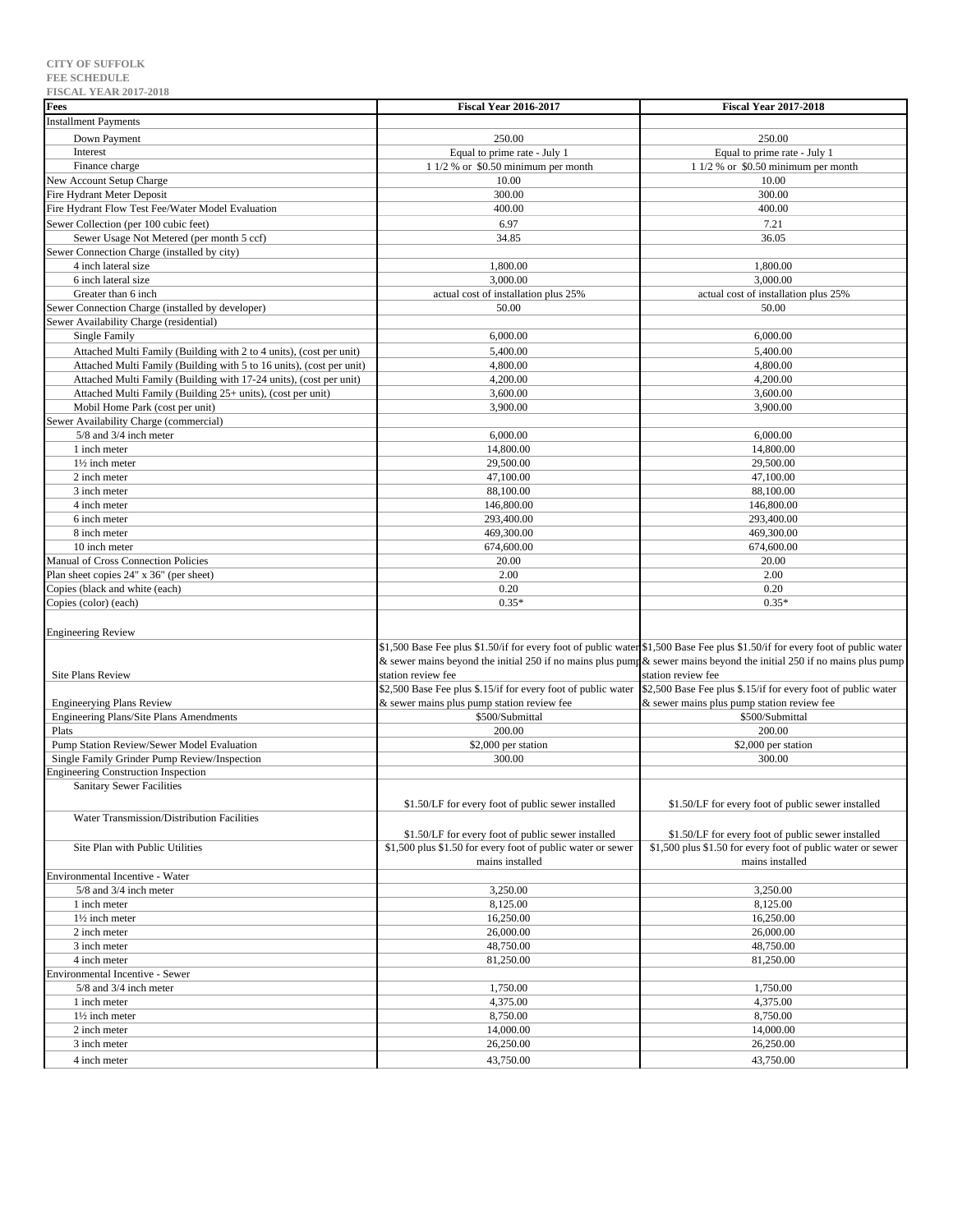| ະມບ<br>$1111$ <b>1.11111 401 / 4010</b><br>Fees                          | <b>Fiscal Year 2016-2017</b>                                 | <b>Fiscal Year 2017-2018</b>                                                                                            |
|--------------------------------------------------------------------------|--------------------------------------------------------------|-------------------------------------------------------------------------------------------------------------------------|
| <b>PUBLIC WORKS</b>                                                      |                                                              |                                                                                                                         |
|                                                                          |                                                              |                                                                                                                         |
| <b>Traffic Engineering Inspection and Plan Review</b>                    |                                                              |                                                                                                                         |
| Site Plan:                                                               | \$1,000/application                                          | \$1,000/application                                                                                                     |
| <b>Engineering Plans:</b>                                                | \$1,500/application                                          | \$1,500/application                                                                                                     |
| Major Final Subdivision Plats:                                           | \$100/plat                                                   | \$100/plat                                                                                                              |
| Traffic Engineering Study Fee<br>Traffic Signal Inspection Fee           | \$100/hr<br>\$18,000 per location                            | \$100/hr<br>\$18,000 per location                                                                                       |
| <b>Inspection Services</b>                                               | \$70/hr                                                      | \$70/hr                                                                                                                 |
| Golf Cart Study Fee                                                      | \$1,600/application                                          | \$1,600/application                                                                                                     |
| Golf Cart Signs (per location)                                           | \$250 per location                                           | \$250 per location                                                                                                      |
| Right-of-Way Encroachment Permit                                         | 100.00                                                       | 125.00                                                                                                                  |
| <b>Stormwater and Public Works Engineering</b>                           |                                                              |                                                                                                                         |
|                                                                          |                                                              |                                                                                                                         |
| Storm Water Utility Fee                                                  | 6.00/mo/ERU                                                  | 6.00/mo/ERU                                                                                                             |
| Inspection Fee for Engineering Plans                                     |                                                              |                                                                                                                         |
|                                                                          |                                                              |                                                                                                                         |
|                                                                          | 2% of engineers cost estimate                                | 2% of engineers cost estimate                                                                                           |
|                                                                          | plus 2% of E&S bond estimate;                                | plus 2% of E&S bond estimate;                                                                                           |
|                                                                          | \$1,400 minimum                                              | \$1,400 minimum                                                                                                         |
|                                                                          |                                                              |                                                                                                                         |
|                                                                          |                                                              |                                                                                                                         |
| Inspection Fee for Site Plans/E&S Only Plans                             | \$400/acre; \$1,400 minimum                                  | \$400/acre; \$1,400 minimum                                                                                             |
|                                                                          | not to exceed \$8,000                                        | not to exceed \$8,000                                                                                                   |
|                                                                          |                                                              |                                                                                                                         |
|                                                                          |                                                              |                                                                                                                         |
| Stormwater/E &S plan review<br>Site Plan Review Fee                      |                                                              |                                                                                                                         |
|                                                                          |                                                              |                                                                                                                         |
|                                                                          |                                                              |                                                                                                                         |
|                                                                          | Less than-10,000 sf of disturbance - \$460                   | Less than-10,000 sf of disturbance - \$460                                                                              |
|                                                                          | 10,000-0.5 acre of disturbance -\$835                        | 10,000-0.5 acre of disturbance -\$835                                                                                   |
|                                                                          | Greater than 0.5 and up to 1.0 acre of disturbance-\$1585    | Greater than 0.5 and up to 1.0 acre of disturbance-\$1585                                                               |
|                                                                          | (Plans with disturbance greater than 1.0 acre shall add      | (Plans with disturbance greater than 1.0 acre shall add                                                                 |
|                                                                          | \$250/additional acre of disturbance or any portion thereof) | \$250/additional acre of disturbance or any portion thereof)                                                            |
|                                                                          | The following state fees shall be added accordingly          | The following state fees shall be added accordingly                                                                     |
|                                                                          | $>1.0 - 5.0$ acres + \$756                                   | $>1.0 - 5.0$ acres + \$756                                                                                              |
|                                                                          | $>5.0 - 10.0$ acres + \$952                                  | $>5.0 - 10.0$ acres + \$952                                                                                             |
|                                                                          | $>10.0 - 50.0$ acres + \$1,260                               | $>10.0 - 50.0$ acres + \$1,260                                                                                          |
|                                                                          | $>50.00 - 100.00$ acres + \$1,708                            | $>50.00 - 100.00$ acres + \$1,708                                                                                       |
|                                                                          | $>100.00$ acres + \$2,688                                    | $>100.00$ acres + \$2,688                                                                                               |
|                                                                          | Plan Amendment $= $350$                                      | Plan Amendment = $$350$                                                                                                 |
| Engineering Plan Review Fee                                              | $$1000 + $1/lf$ of roadway                                   | $$1000 + $1/lf$ of roadway                                                                                              |
|                                                                          | The following state fees shall be added accordingly          | The following state fees shall be added accordingly                                                                     |
|                                                                          | $\geq$ 1.0-5.0 acres + \$756                                 | $>1.0 - 5.0$ acres + \$756                                                                                              |
|                                                                          | $>5.0 - 10.0$ acres + \$952                                  | $>5.0 - 10.0$ acres + \$952                                                                                             |
|                                                                          | $>10.0 - 50.0$ acres + \$1,260                               | $>10.0 - 50.0$ acres + \$1,260                                                                                          |
|                                                                          | $>50.00 - 100.00$ acres + \$1,708                            | $>50.00 - 100.00$ acres + \$1,708                                                                                       |
|                                                                          | $>100.00$ acres + \$2,688                                    | $>100.00$ acres + \$2,688                                                                                               |
|                                                                          | Plan Amendments = $$350$                                     | Plan Amendments = $$350$                                                                                                |
|                                                                          |                                                              |                                                                                                                         |
|                                                                          |                                                              |                                                                                                                         |
| Modification or Transfer of General Permit/Registration Statement for    |                                                              | Fees shall be paid pursuant to Virginia Administrative Code Fees shall be paid pursuant to Virginia Administrative Code |
| Discharges of Stormwater from Construction Activities                    | 9VAC25-870-825                                               | 9VAC25-870-825                                                                                                          |
| Annual Maintenance fees for General or Individual Permits for Discharges |                                                              | Fees shall be paid pursuant to Virginia Administrative Code Fees shall be paid pursuant to Virginia Administrative Code |
| of Stormwater from Construction Activities                               | 9VAC25-870-830                                               | 9VAC25-870-830                                                                                                          |
| Minor Subdivision Plan Review Fee                                        | 150.00                                                       | 150.00                                                                                                                  |
| Major Subdivision Maintenance Agreement Review Fee                       | \$750 per plat                                               | \$750 per plat                                                                                                          |
| Single Family E&S Site Plan Review                                       | 290.00                                                       | 290.00                                                                                                                  |
| Stormwater Maintenance Agreement Review Fee                              | 150.00                                                       | 150.00                                                                                                                  |
| Pro Rata Share Fees                                                      |                                                              |                                                                                                                         |
| Chowan Watershed                                                         | 958/acre                                                     | 958/acre                                                                                                                |
| <b>Great Dismal Watershed</b>                                            | 263/acre                                                     | 263/acre                                                                                                                |
| James River Watershed                                                    | 632/acre                                                     | 632/acre                                                                                                                |
| Permits                                                                  |                                                              |                                                                                                                         |
| Right of Way Permit                                                      | 100.00                                                       | 125.00                                                                                                                  |
|                                                                          |                                                              |                                                                                                                         |
| plus asphalt (per cubic foot)<br>plus concrete (per cubic foot)          | Cost<br>Cost                                                 | Cost<br>Cost                                                                                                            |
| Driveway Apron (per square foot)                                         | 2.50                                                         | 2.50                                                                                                                    |
| Street Name Signs (private - black and yellow)                           | 600.00                                                       | 600.00                                                                                                                  |
| Street Name Signs (public - green and white)                             | 600.00                                                       | 600.00                                                                                                                  |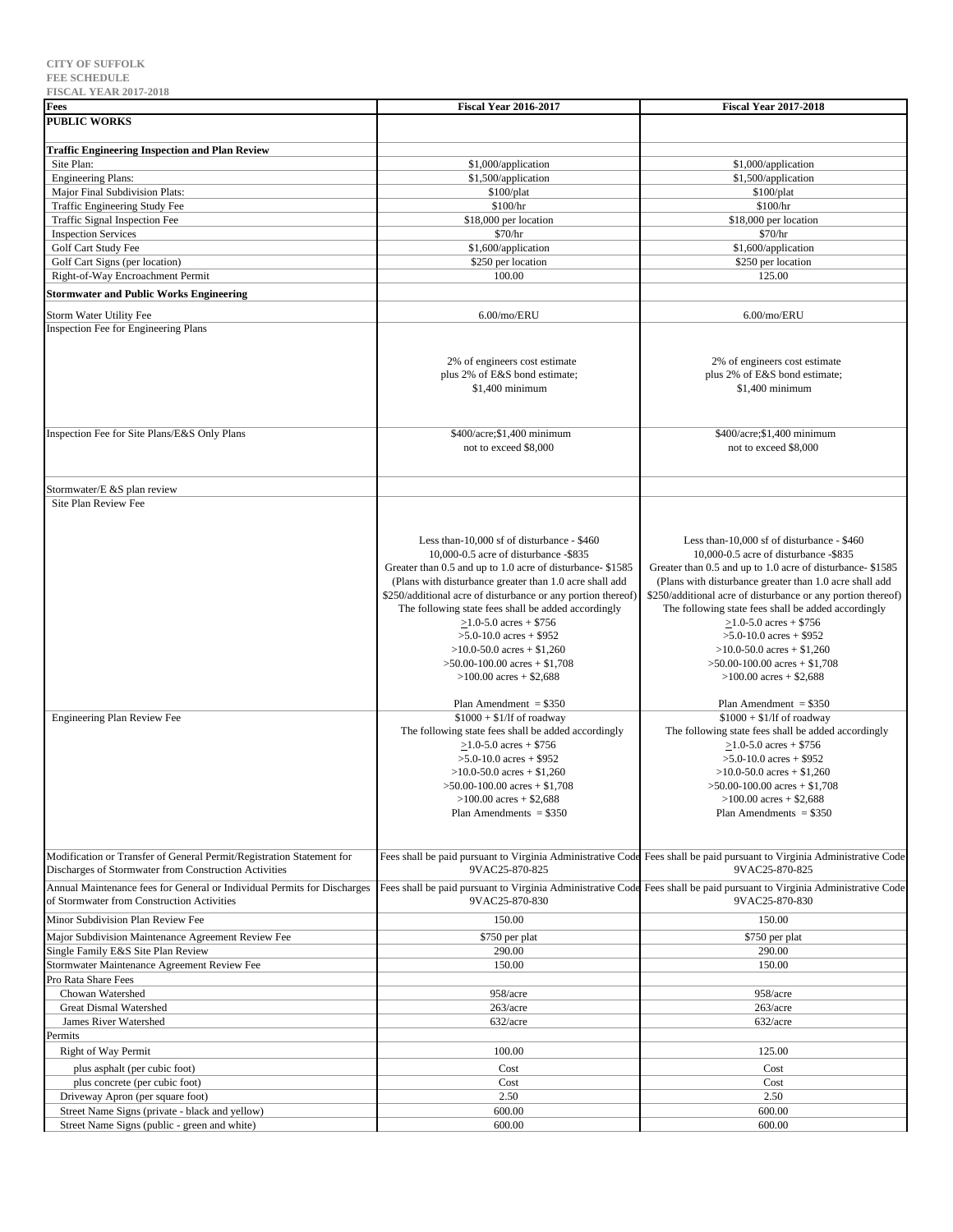| <b>FISCAL YEAR 2017-2018</b>                                    |                                                         |                                                         |
|-----------------------------------------------------------------|---------------------------------------------------------|---------------------------------------------------------|
| Fees                                                            | <b>Fiscal Year 2016-2017</b>                            | <b>Fiscal Year 2017-2018</b>                            |
| Permits (continued)                                             |                                                         |                                                         |
| Special Permits for Oversized and Overweight Vehicles           |                                                         |                                                         |
| Single-Trip Permit                                              | 75.00                                                   | 75.00                                                   |
| Single-Trip House Move Permit                                   | 100.00                                                  | 100.00                                                  |
| <b>Blanket-Term Permit</b><br>General Engineering Review        | 300.00                                                  | 300.00<br>at cost                                       |
| In-depth Engineering Review                                     | at cost<br>at cost                                      | at cost                                                 |
| Maps - Printed Map Products                                     |                                                         |                                                         |
| GIS Tax Map (single map)                                        | See Geographic Information System section for map rates | See Geographic Information System section for map rates |
| Other Map Product (single map)                                  | See Geographic Information System section for map rates | See Geographic Information System section for map rates |
| Generalized City Base Map (single map)                          | See Geographic Information System section for map rates | See Geographic Information System section for map rates |
| Maps - Specialized Map Services                                 |                                                         |                                                         |
| Special Map Production Services (per hour)                      | See Geographic Information System section for map rates | See Geographic Information System section for map rates |
| Specialized Data Analysis Services (per hour)                   | See Geographic Information System section for map rates | See Geographic Information System section for map rates |
| <b>Refuse Collection</b>                                        |                                                         |                                                         |
| <b>Automated Refuse Container</b>                               | 70.00                                                   | 70.00                                                   |
| *Refuse and Recycling Service                                   | 16.50/mo/unit                                           | 19.50/mo/unit                                           |
| <b>Bulk Refuse Service</b>                                      |                                                         |                                                         |
| 1-8 CY bulk collection -after 12 free collections               | 20.00                                                   | 47.50                                                   |
|                                                                 |                                                         |                                                         |
| 9-16 CY bulk collection                                         | 50.00                                                   | 120.00                                                  |
| Evictions                                                       | 100.00                                                  | 170.00                                                  |
| <b>Bulk Refuse Service - Roll Off</b>                           |                                                         |                                                         |
| Weekdays                                                        | 50.00                                                   | 120.00                                                  |
| Weekends                                                        | 90.00                                                   | 170.00                                                  |
| Does not include commercial refuse collection                   |                                                         |                                                         |
| <b>TRANSIT</b>                                                  |                                                         |                                                         |
|                                                                 |                                                         |                                                         |
| Faires-Regular Bus Service (Not Paratransit)                    |                                                         |                                                         |
| Adult - One way (No Transfer)                                   | 1.50                                                    | 1.50                                                    |
| Adult - All day (Unlimited Transfer)                            | 3.00                                                    | 3.00                                                    |
| <b>Adult - Monthly Pass</b>                                     | 57.50                                                   | 57.50                                                   |
| Student (6-18 yrs) - One way (No Transfer)                      | 1.00                                                    | 1.00                                                    |
| Student (6-18 yrs) - All day (Unlimited Transfer)               | 2.00                                                    | 2.00                                                    |
| Student (6-18 yrs) - Monthly Pass                               | 37.50                                                   | 37.50                                                   |
| Disabled and/or Senior (55+ yrs) - One way (No Transfer)        | 0.75                                                    | 0.75                                                    |
| Disabled and/or Senior (55+ yrs) - All day (Unlimited Transfer) | 1.50                                                    | 1.50                                                    |
| Disabled and/or Senior (55+ yrs) - Monthly Pass                 | 27.50                                                   | 27.50                                                   |
| Fare - Paratransit - One way (Qualified individuals only)       | 3.00                                                    | 3.00                                                    |
|                                                                 |                                                         |                                                         |
| <b>TOURISM</b>                                                  |                                                         |                                                         |
| Conference Room (9 am to 5 pm)                                  |                                                         |                                                         |
| Non-Profit (first two hours)                                    | 25.00                                                   | 25.00                                                   |
| <b>Additional Hours</b>                                         | 5.00/hour                                               | 5.00/hour                                               |
| For-Profit (first two hours)                                    | 75.00                                                   | 75.00                                                   |
| <b>Additional Hours</b>                                         | 15.00/hour                                              | 15.00/hour                                              |
| Mulitpurpose Room (6 pm to midnight)                            |                                                         |                                                         |
| Deposit (non-refundable)                                        | 150.00                                                  | 150.00                                                  |
| Non-Profit Event                                                | 50.00/hour                                              | 50.00/hour                                              |
| For-Profit Event                                                | 80.00/hour                                              | 80.00/hour                                              |
| Visitor Center Pavilion                                         |                                                         |                                                         |
| Deposit (non-refundable)                                        | 300.00                                                  | 300.00                                                  |
| Each additional hour (two hour minimum)                         | 100.00/hour                                             | 100.00/hour                                             |
| Farmer's Market Booth Rental (Pavilion)                         |                                                         |                                                         |
| <b>Standard Booth</b>                                           | 60.00/season<br>$100.00$ /season                        | $60.00$ /season<br>$100.00$ /season                     |
| <b>Expanded Booth</b><br>Exterior (Uncovered) Space             | 40.00/season                                            | 40.00/season                                            |
| One-day Vendor Pass                                             | $15.00$ /one day                                        | 15.00/one day                                           |
| Interpreted Bus Tour Historic District                          |                                                         |                                                         |
| Adult                                                           | 8.00                                                    | 8.00                                                    |
| Senior (60+) and Child (3 to 12), Military                      | 6.00                                                    | 6.00                                                    |
| Interpreted Bus Tour Great Dismal Swamp                         |                                                         |                                                         |
| Adult                                                           | 10.00                                                   | 10.00                                                   |
| Senior (60+) and Child (9 to 12), Military                      | 8.00                                                    | 8.00                                                    |
| Guided Cedar Hill Cementary Stroll                              |                                                         |                                                         |
| Adult                                                           | 7.00                                                    | 7.00                                                    |
| Senior (60+) and Child (9 to 12), Military                      | 5.00                                                    | 5.00                                                    |